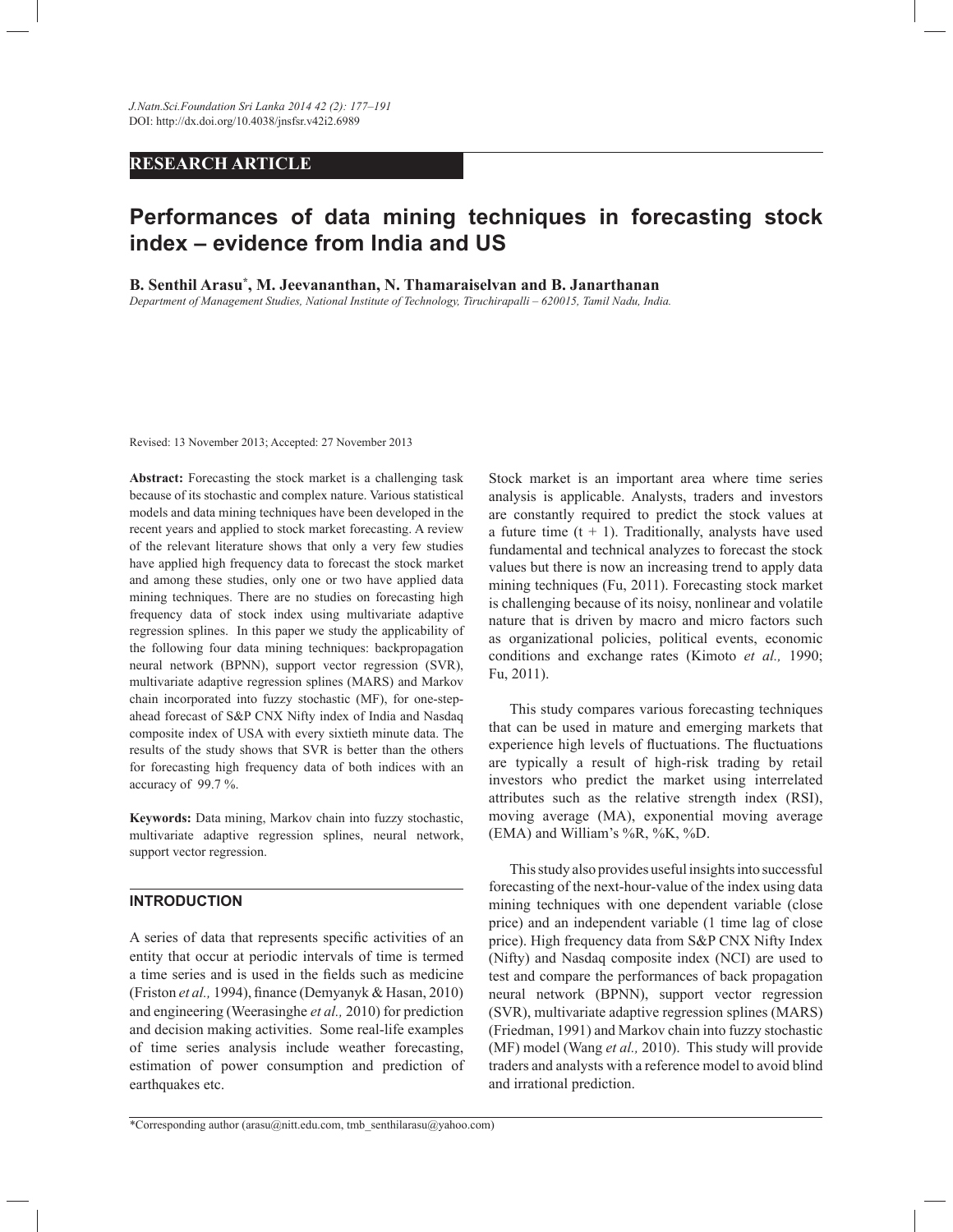In economics and financial studies, the random walk hypothesis by Malkiel and Fama (1970) and the efficient market hypothesis by Fama (1991) are very popular. These two hypotheses state that the stock market evolves randomly and no investor can earn excess returns by predicting or timing the market. There are, however, views that oppose the above hypotheses, where the financial market is believed to be predictable to an extent (Wang & Zhu, 2010). Thus there have been many studies on the development of models based on intelligent soft computing techniques for predicting the market (Sureshkumar & Elango, 2012). Recent years have witnessed the application of data mining techniques for forecasting the stock index. Some relevent and useful studies on the forecast of stock market using BPNN, SVR, MARS and MF are described below.

## **Back propagation neural network**

Since the 1990s, ANN is a popular soft computing technique that has been used extensively in forecasting financial time series. There has been growing interest in applying neural network modelling to financial engineering in the recent years, because of its interesting learning abilities (Thenmozhi, 2006). In the recent time, Kara *et al*. (2011) proved the success in applying BPNN to modelling and forecasting financial time series. In particular, neural networks are increasingly used to model the stock market because of their nonlinear nature (Kimoto *et al.,* 1990; Schierholt & Dagli, 1996). Modular neural network has been used in the past to predict the TOPIX index (Kimoto *et al.,* 1990). These studies have accurately predicted the market and thus promised good profit in simulation on trading stocks. In another study (Chiang *et al.,* 1996), BPNN was compared with linear regression and other non-linear regression models to predict 101 US funds, and BPNN was shown to better predict mutual funds than the others.

 Yet in another study, change point analysis was integrated with BPNN (Oh & Han, 2000) to predict treasury bills and treasury bonds. The integrated model was compared to BPNN and the former was found to have a better prediction capability than BPNN alone. Safer (2003) compared the ability of BPNN and MARS in predicting abnormal returns of the index by using the insider stock trading data and found that the BPNN performed better than MARS. Linear regression, logistic regression, BPNN, support vector classification (SVC) and principal component analysis (PCA) with all four classifiers were applied by Son *et al.* (2012) to forecast the trend of KOSPI 200 high frequency data, which had shown that BPNN performed better than the other compared techniques when a dimension reduction was

applied. Kumar and Thenmozhi (2012) studied the prediction performance of BPNN, ARIMA-EGARCH and ARIMA-EGARCH-BPNN in Nifty and S&P 500 returns and showed that BPNN outperformed the other two hybrid models by providing lower MAPE. Apart from forecasting financial time series data, ANN has also been applied in rainfall prediction (Rathnayake *et al.,* 2011), speech recognition (Dahl *et al.,* 2012) and biology (Boorman *et al.,* 2011) etc., with promising results in each case.

 Although there are various ANN models that have been studied for various applications, it appears that the back propagation neural network (BPNN) is the most popular and extensively used technique in forecasting. This study used BPNN as one of the techniques to forecast the intraday data of stock markets.

## **Support vector regression**

Although ANN has provided good forecasting results, it has some limitations such as over-fitting and dependence on the operators to control the parameters. As a result of these weaknesses researchers have developed many models to improve the ANN model. In 1995, Vapnik developed the support vector machine (SVM) model for classification, which is widely acceptable and it overcomes the limitations of ANN. Many researchers have found that the SVM is superior to BPNN making it a particularly attractive data mining technique in forecasting studies. SVM is further divided into SV classification (SVC) and SV regression (SVR).

 SVR has been found to outperform BPNN in terms of NMSE, MAE, DS and WDS in forecasting future contracts (Tay & Cao, 2001). Kim (2003) compared SVC with BPNN and case based reasoning using 12 technical indicators to forecast the Kospi index and found that SVC outperformed the other models, proving the applicability of SVMs in forecasting financial time series. A hybrid model of ARIMA-SVR was developed and compared with ARIMA and SVR in forecasting daily closing prices of 10 stocks in NYSE (Pai & Lin, 2005). The authors found that the hybrid model minimizes the forecasting errors considerably. In another study, the USD/GBP exchange rates were successfully forecasted by employing the SVM model using daily data (Cao *et al.,* 2005), thus exhibiting promise in financial time series modelling applications. Sai *et al.* (2007) developed a model that integrated rough set and SVC (RS-SVM) to investigate the trend of H  $\&$  S 300 index. This model was compared with RW, ARIMA, BPNN and SVC models. The error and computational time for the integrated model were much less than those of the other models.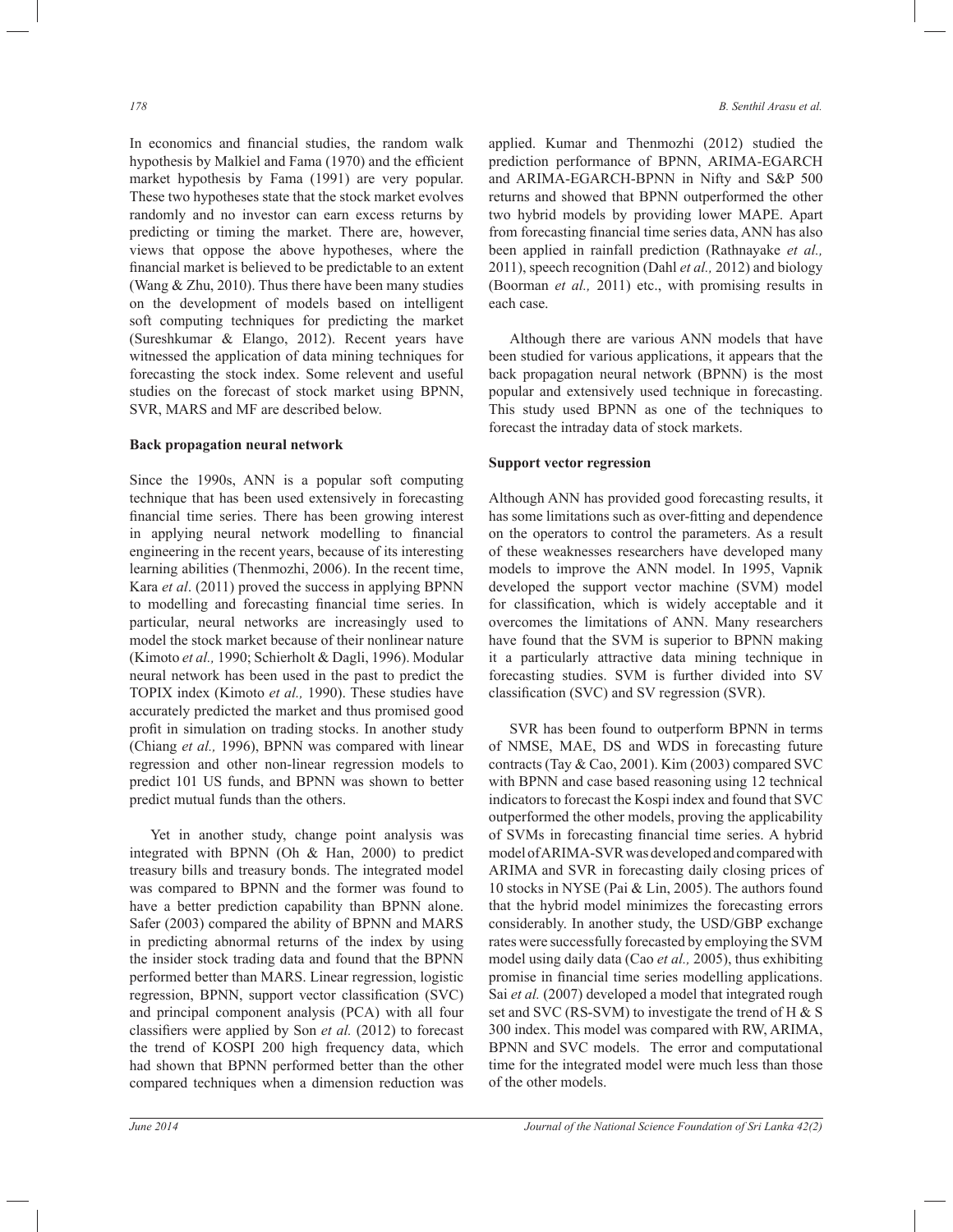*Performances of DMT in forecasting stock index 179*

Kumar and Thenmozhi (2007) predicted S&P CNX Nifty based on SVR, BPNN, random forest regression (RF) and linear ARIMA model and found that SVR outperformed the other models in forecasting the index. Fu and Cheng (2011) applied SVR in forecasting financial returns of the Shanghai Composite Index for the data comprised 358 observations. The SVR model was compared with BPNN and ARIMA and it was found that SVR (4.12 %) outperformed BPNN (4.98 %) and ARIMA (5.64) with lowest MAPE. SVM has also been applied in other fields such as inventory level prediction (Faccio *et al.,* 2010), defect modelling (Chatterjee & Majumdar, 2011) and spectroscopy (Balabin & Lomakina, 2011) etc., with promising results. At present, SVR is widely used in forecasting time series data.

 With the help of earlier literature, it was understood that SVR is a successful technique in solving forecasting problems in financial time series. Thus, this technique was implemented in this paper to successfully forecast intraday data of stock markets.

## **Multivariate adaptive regression splines**

Multivariate adaptive regression splines (MARS), introduced by Friedman (1991) has been steadily attracting researchers in the field because of its propensity to model nonlinear relationships between the attributes (Abraham *et al.,* 2001; Lu *et al.,* 2012). It has been applied in many fields of engineering, but only within the last decade a few researchers have compared MARS with the other well-known techniques for forecasting financial time series data. Lu *et al.* (2009) compared the performances of MARS, BPNN, SVR and linear regression in forecasting daily close price of the Shanghai B share market index. This study showed that MARS was found to outperform the other models with the lowest error and highest accuracy. Kao *et al.* (2013) built an integrated model called Wavelet-MARS-SVR and compared it with Wavelet-MARS, Wavelet–SVR, ARIMA, SVR and ANFIS models for the prediction of stock index of two mature and emerging markets and the proposed model showed better performance than the other models in predicting the indices. Fazel Zarandi *et al.* (2013) analyzed the performance of MARS with least square estimates (LSE), SVR (all kernels) and ANFIS in Friedman artificial dataset and Sugeno stock prices dataset, Tehran stock exchange dataset and Ozone level datasets. The study found that MARS was more accurate than the other techniques in predicting all datasets. More recently, MARS has been gaining popularity among researchers in other fields such as bankruptcy (De Andrés *et al.,*

2011), credit risk (Lee & Chen, 2005), rainfall prediction (Abraham *et al.,* 2001), disease risk research (Yao *et al.,* 2013), team behaviour prediction (Abreu *et al*., 2013), energy expenditure (Butte *et al.,* 2010) tourism demand (Lin *et al.,* 2011) etc.

 MARS models are easier to interpret than the other techniques, because in the final model the original variables can be directly identified and the interactions between the variables are known. MARS is useful to build flexible models without the disadvantages of the other 'black-box' methods. Thus, MARS was used in this paper to successfully forecast intraday data of stock markets.

# **Fuzzy logic and Markov chain**

Fuzzy logic and Markov chain concepts have been extensively applied in forecasting stock markets (Lee & Shin, 2009; Zhang & Zhang, 2009; José Luis Aznarte *et al.,* 2012). Lai *et al.* (2009) developed a hybrid model by integrating fuzzy decision tree and genetic algorithm (GAFDT) and found that it was better than the respective individual models in the prediction of stocks of Epistar Corp, Silicon Integrated System Corp and UMC Corp of TSEC index. AR, STAR, NCSTAR and LEL-TSK techniques have also been used to predict the DJIA index of 23 companies (José Luis Aznarte *et al.,* 2012). Among these, the LEL-TSK technique was found to have the best accuracy in prediction. Wei *et al.* (2011) used an ANFIS to forecast the TAIEX and found it to be better than the other techniques.

 In another study, hidden Markov model (HMM) was found to be a good predictor of the trend of SCI and Shenzhen -Sinopec shares (Zhang & Zhang, 2009). HMM was also developed with EM algorithm and compared with RNN to predict the S&P 500 index (Zhang, 2004). This model was found to successfully predict the index in both bull and bear markets. Fuzzy stochastic and grey prediction models were developed to predict the nexthour-value of Taiwan stock exchange (Wang, 2003). The index was successfully predicted with a very little deviation when the fuzzy stochastic technique was applied. A hybrid model combining the hidden Markovfuzzy stochastic was developed by Wang *et al.* (2010) to forecast the Taiwan stock exchange and was found to perform better in 298 of 330 trials in predicting the perhour data than the fuzzy stochastic technique.

 It is observed that most studies have hitherto focused on the use of daily close of stocks and indices for forecasting with some individual and hybrid techniques,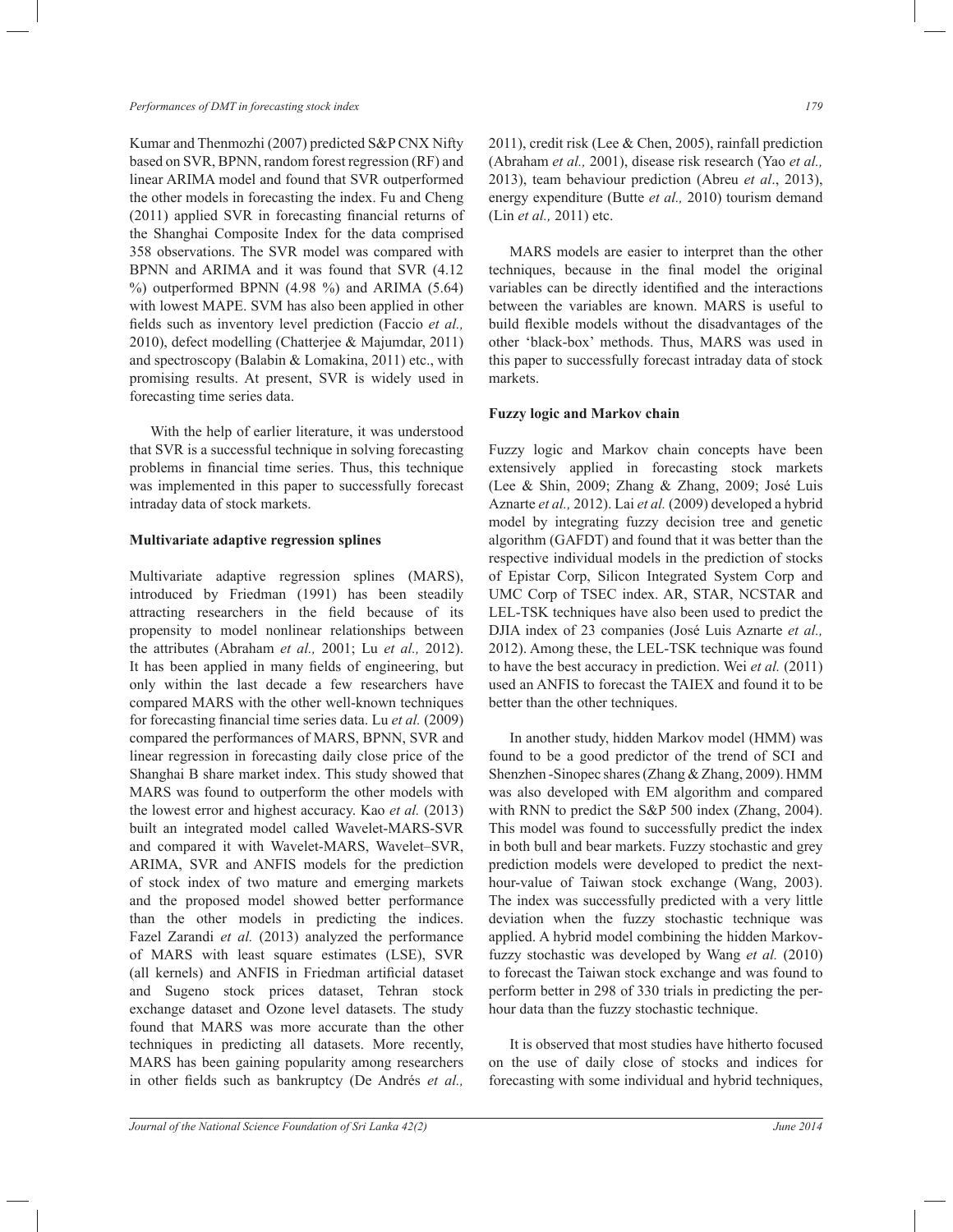and using advanced techniques beyond the understanding of traders and investors. The major gaps in stock market predictive studies are identified based on the previous literature and listed as follows: (a) few studies have applied high frequency data to forecast stock index; (b) even among the studies that have used the high frequency data for prediction, data mining techniques have rarely been applied; (c) there have been no studies on application of MARS in forecasting the intraday price of stock indices; (d) many studies have applied support vector classification (SVC) rather than support vector regression (SVR) to forecast stock indices and (e) a very few researchers have used the lag value of the dependent attribute as an independent attribute to forecast the stock index. These specific issues are addressed in this research paper.

## **FORECASTING TECHNIQUES**

#### **Back propagation neural network**

The principle of neural network is derived from the human nervous system where every neuron receives signals from the outside or from an adjacent neuron, and processes it through an activation function to produce outputs that are then transmitted to the other neurons. The strength of the input depends on the weight of the neurons; the higher the weight of the neuron, the stronger is the input and betters the connection between neurons, and vice versa. A detailed description about this technique can be found in Chen *et al*. (2006), Han *et al.* (2012) and Kara *et al.* (2011).

# **Epsilon - support vector regression**

The support vector machine introduced by Vapnik in 1995 (2000) can be used for either classification or regression. It minimizes the upper bound of the generalization error by applying the structural risk minimization (SRM) principle. This overview is to understand the concept of SVM.

SVR is formulated as

$$
Y = w\varphi(x) + b, \tag{1}
$$

where  $\varphi(x)$  is a feature, which is mapped nonlinearly from the input space x. Kernel functions play a major role in classification or regression through SVM. In most cases SVM s give good results when the radial basis function (RBF) kernel is used. To know the detailed description about this technique, please refer Smola and Scholkopf (2004).

## **Multivariate adaptive regression splines (MARS)**

MARS is a multivariate nonlinear and non-parametric regression procedure developed by Friedman (1991). It is an extension of linear models that can model the nonlinearity and interactions between the variables without the need for human intervention. MARS can also rapidly find the attributes to be used and the end points of the intervals. It can allow any degree of interaction to provide a model that fits best with the data.

## **Markov chain into fuzzy stochastic**

Wang (2003) proposed a fuzzy stochastic model to forecast the stock market by considering the situations in the stock market as random process:

$$
X_{(n+1)} = X_{(n)} e^{r} \tag{2}
$$

where  $r = \sum_{n=1}^{n=J} \mu(t_{n+1}) - \mu(t_n)/J$  and  $n = 1, 2, \dots$  J  $\in N$ ; where N refers to natural numbers,  $\mu(t_n)$  is a membership function  $\mu(t_n) = (x/y)^2$ , where x is the observed value of a specific hour  $t_n$  on a day and y is the highest value at the specific hour of the day  $t_n$ . In this study, the parameter r of the fuzzy stochastic prediction model in equation (2) is adjusted by the Markov chain concept.

 Markov chain is a progression, which consists of a finite number of states and some known probabilities  $p_{ii}$ , where  $p_{ii}$  represents the probability of moving from one state j to another state i. The probabilities  $p_{ii}$  are called transition probability. The process can remain in the state it is in, and this occurs with probability  $p_{ii}$ , which is known as state probability. A random process  $(X_n, n \ge 0)$ on state space S is said to be a Markov chain if i and j belong to S.

 As the dataset of Nifty and NCI are grouped by the hour, the random variable  $X_n$  represents the stock index value at the n<sup>th</sup> hour in this study.  $X_n = 1$ , represents the stock index is in the rising trend;  $X_n = 2$ , represents the opposite trend i.e., stock index falling, where  $n = 1, 2, \dots, N$ .  $a_i(n)$  in equation (3) and (4) represents the probability  $(i = 1,2)$  of the state in situation i at the  $n<sup>th</sup>$  hour, like  $a_i(n) = P(X_n = i)$ .  $p_{ij}$  states the probability  $(i,j = 1,2)$  of the transmit of the first state from a certain hour in situation i and to the next hour in situation j, like  $p_{ij} = P(X_{(n+1)} = j \mid X_n = i)$ . Thus  $X_{(n+1)}$  depends only on  $X_n$  and  $p_{ij}$ . The following is obtained according to the concerned probability formula

$$
a_1(n + 1) = a_1(n)p_{11} + a_2(n)p_{21} \qquad \qquad ...(3)
$$

$$
a_2(n + 1) = a_1(n)p_{12} + a_2(n)p_{22} \qquad \qquad ...(4)
$$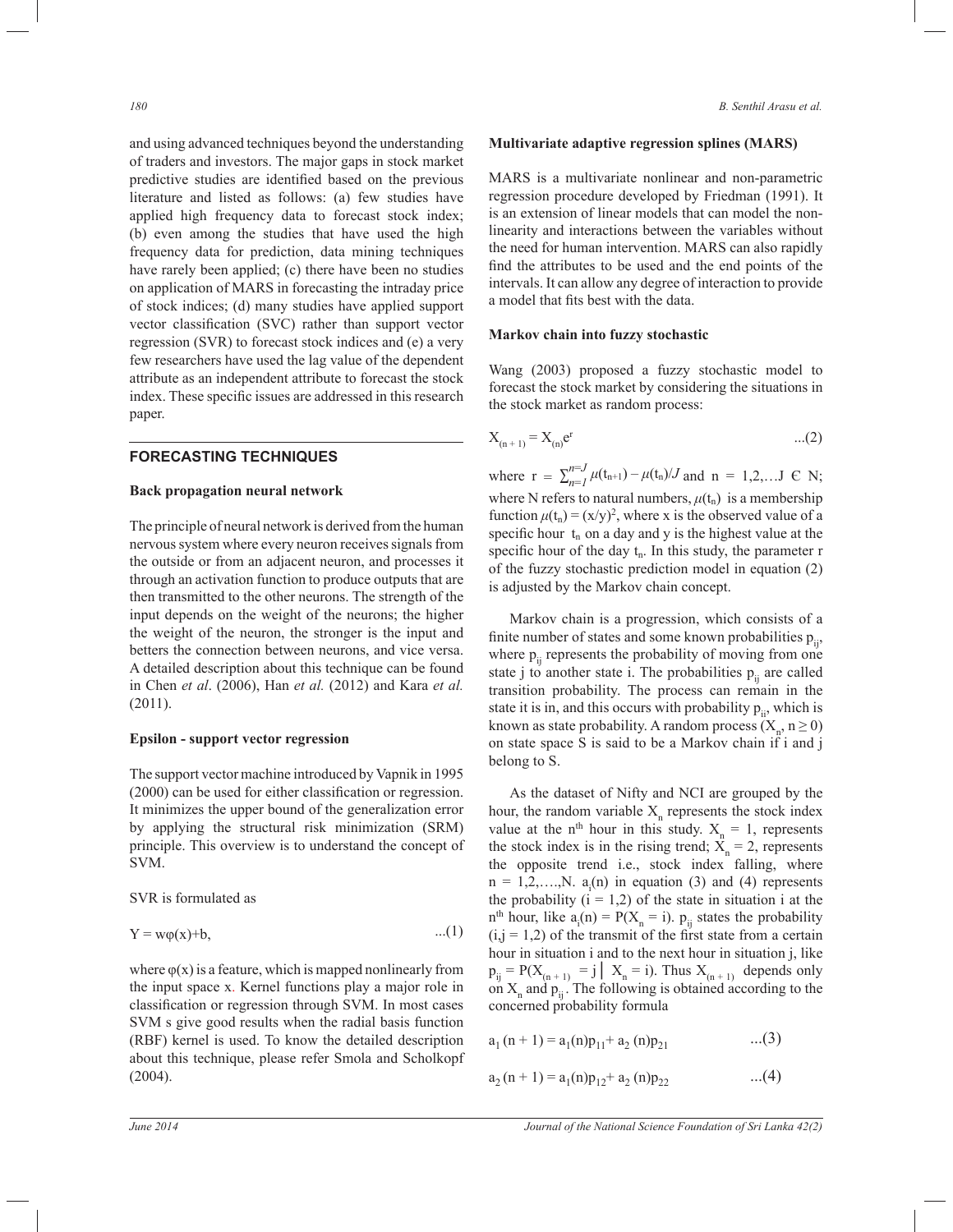Here  $r_{ii}$  is used to represent the change rate (i = 1,2 and  $j = 1,2$ ) from a specific hour's state in situation i to the to the next hour in situation j, as  $\mathbf{r}_{ij} = \sum_{n=1}^{n=k} \mu(\mathbf{t}_{n+1}) - \mu(\mathbf{t}_n)/k$ , where  $\mu(t_n)$  is defined as  $(x/y)^2$ , where x is the index value of a specific hour  $t_n$  on a day and y is the highest value of the index at the specific hour of the same day. The r parameter of the prediction model is obtained using equation (3) and (4)

| $r = \begin{cases} r_{11}p_{11} + r_{21}p_{21} & \text{applied when the stock index is on rising trend} \\ r_{12}p_{12} + r_{22}p_{22} & \text{applied when the stock index is on falling trend} \end{cases}$ |
|---------------------------------------------------------------------------------------------------------------------------------------------------------------------------------------------------------------|
| $(5)$                                                                                                                                                                                                         |

## **METHODS AND MATERIALS**

This section describes the experiments performed and the comparative performances of the four techniques namely, BPNN, SVR, MARS and MF to predict the one-stepahead forecast of Nifty and NCI indices. NCI is a leading index in NASDAQ stock market, which is followed in the USA as a sign of performance of stocks in technology and growth companies. Nifty is a benchmark index of the Indian stock market and it covers 22 sectors of the Indian economy. The one-minute high frequency data of the indices were collected between January 2, 2012 and September 28, 2012 on all full trading sessions and from this dataset, every sixtieth minute was taken for analysis. The missing observations were filled with the mean value of the respective hour. The trading time for Nifty index was between 9:15 a.m. to 3:30 p.m. and that for NCI was 9:30 a.m. to 4:00 p.m. In this study we considered the time and data for full day trading sessions on weekdays between 9 a.m. to 4 p.m. for both the indices to simplify the data processing.

 To see the performances of the used techniques in the sample period, this study divided the dataset for examining the out-of sample performance of BPNN, SVR, MARS and MF. The datasets used in this analysis were divided into training (80 %) to build the model and testing (20 %) to estimate the model. Every sixtieth minute data taken for this analysis were normalised based on the minmax normalisation reported by Han *et al.* (2012). The experiments were performed using the dataset with minmax normalized variables, viz., normalised close price of an index as the dependent attribute and normalized lag close price of an index as an independent attribute for BPNN, SVR and MARS. For the MF model, the denormalized close price of the index was used. The collected data were taken from Google Finance.

 The forecasting techniques were analyzed based on the statistical measures such as the mean absolute error (MAE), mean absolute percentage error (MAPE), mean square error (MSE), root means square error (RMSE)

**Table 1:** A portion of model selection results of BPNN model – Nifty

| No. of nodes in<br>hidden layer | Learning<br>rate | Testing<br><b>MAPE</b> |
|---------------------------------|------------------|------------------------|
| $\overline{2}$                  | 0.35             | 1.7465                 |
|                                 | 0.325            | 1.6941                 |
|                                 | 0.3              | 1.6407                 |
|                                 | 0.275            | 1.6027                 |
|                                 | 0.25             | 1.5674                 |
| 3                               | 0.35             | 1.5409                 |
|                                 | 0.325            | 1.5077                 |
|                                 | 0.3              | 1.4566                 |
|                                 | 0.275            | 1.4704                 |
|                                 | 0.25             | 1.4655                 |
| 4                               | 0.35             | 1.5407                 |
|                                 | 0.325            | 1.5071                 |
|                                 | 0.3              | 1.4573                 |
|                                 | 0.275            | 1.4744                 |
|                                 | 0.25             | 1.4706                 |
|                                 |                  |                        |

#### **Table 2:** A portion of model selection results of BPNN model – NCI

| No. of nodes in<br>hidden layer | Learning<br>rate | Testing<br><b>MAPE</b> |
|---------------------------------|------------------|------------------------|
| 3                               | 0.15             | 1.2556                 |
|                                 | 0.125            | 1.2272                 |
|                                 | 0.1              | 1.2097                 |
|                                 | 0.075            | 1.2013                 |
|                                 | 0.05             | 1.1884                 |
|                                 | 0.025            | 1.1929                 |
| $\overline{4}$                  | 0.15             | 1.1702                 |
|                                 | 0.125            | 1.1512                 |
|                                 | 0.1              | 1.1472                 |
|                                 | 0.075            | 1.2001                 |
|                                 | 0.05             | 1.1946                 |
|                                 | 0.025            | 1.1984                 |
| 5                               | 0.15             | 1.1945                 |
|                                 | 0.125            | 1.1804                 |
|                                 | 0.1              | 1.1697                 |
|                                 | 0.075            | 1.1512                 |
|                                 | 0.05             | 1.1311                 |
|                                 | 0.025            | 1.1555                 |
|                                 |                  |                        |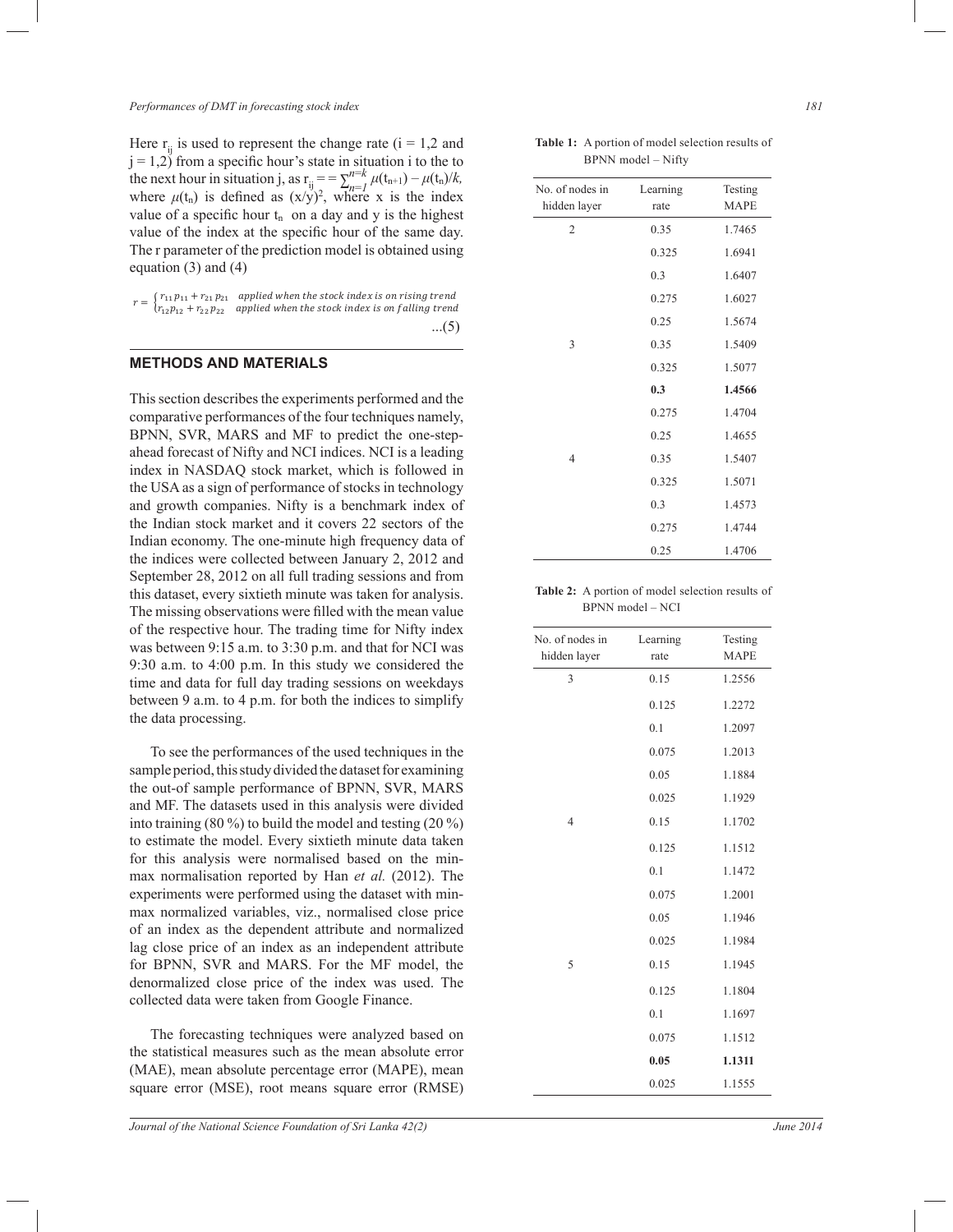Theil's U – statistics and forecasting efficiency  $(\% )$ . The formulae for these statistical performance measures are given below.

 $MSE$ 

RMSE 
$$
= \sqrt{\frac{1}{N} \sum_{n=1}^{N} e_n^2}
$$

 $=\frac{1}{N}$ 

 $\frac{1}{N}\sum_{n=1}^{N}e_n^2$  $n=1$ 

 $\frac{1}{N}\sum_{n=1}^{N}|e_n|$  $n=1$ 

 $\frac{1}{N}\sum_{n}^{N}100\left(\frac{|e_n|}{a_n}\right)$  $\binom{n}{n} 100 \left(\frac{|e_n|}{a_n}\right)$ 

 $\boldsymbol{n}$ 

 $\mathbf{1}$ 

MAE  $=\frac{1}{N}$ 

$$
MAPE = \frac{1}{l}
$$

Theil U Statistics

\n
$$
= \left[ \frac{\sqrt{\left(\frac{1}{N} \sum_{n=1}^{N} e_n^2\right)}}{\left(\sqrt{\frac{1}{N} \sum_{n=1}^{N} a_n^2}\right) + \sqrt{\frac{1}{N} \sum_{n=1}^{N} y_n^2}} \right]
$$

m<br>
fici Forecasting Efficiency = [100 - (Theil U Statistic x 100)]

help to measure the deviations between the actual and and RMSE are called as "measures of fit". These values # yn and n is number of observations. MAE, MAPE, MSE " where  $e_n$  is the difference between actual  $a_n$  and predicted forecasted values. The Theil's U statistics is a measure of the efficiency of the model to predict the data. Smaller the values of these parameters, closer are the predicted values to actual values. The MAPE was used to select the best model in the particular techniques. Tables 13 and 14 shows the performances of all the techniques used based on the denormalized test data values of the actual and predicted results.

 In the representation of BPNN model, the architecture was formed with a single input node in the input layer, three nodes in the hidden layer and a single node in the output layer. The input node consisted of the normalized lagged close price of Nifty or NCI index's sixtieth minute data as it is the forecasting attribute, and the output node was the the normalized close price as it is the forecasted attribute. The trained BPNN architecture of this study was 1-X-1. This represents the neural network with 1 neuron in the input layer (normalized lagged close price), X neurons in the hidden layer and 1 neuron in the output layer (normalized close price), since onestep ahead prediction is made in this study. Since there are no rules to determine the number of nodes in the hidden layer (Han *et al.,* 2012), the nodes in the hidden

layer tested were set from 1 to 5 for Nifty and NCI. We applied tansig function for the nodes in the input layer and the hidden layer, while linear funtion was applied at the output layer. The model selection results for Nifty and NCI are presented in Tables 1 and 2, respectively. Another important measure to train the network is learning rate.

| <b>Table 3:</b> A portion of model selection results of SVR |
|-------------------------------------------------------------|
| - Nifty and NCI                                             |

| $\mathcal{C}$  | ε          | Nifty MAPE | <b>NCI MAPE</b> |
|----------------|------------|------------|-----------------|
| 2 <sup>9</sup> | $2 - 7$    | 1.3473     | 1.2126          |
|                | $2 - 6.75$ | 1.4012     | 1.2137          |
|                | $2 - 6.5$  | 1.4117     | 1.2016          |
|                | $2 - 6.25$ | 1.4312     | 1.5             |
|                | $2 - 8$    | 1.332      | 1.1346          |
|                | $2 - 7.75$ | 1.3335     | 1.1445          |
|                | $2 - 7.5$  | 1.3546     | 1.1401          |
|                | $2 - 7.25$ | 1.3321     | 1.1509          |
|                | $2 - 9$    | 1.3296     | 1.1375          |
|                | $2 - 8.75$ | 1.33       | 1.2164          |
|                | $2 - 8.5$  | 1.3314     | 1.1935          |
|                | $2 - 8.25$ | 1.3412     | 1.1791          |
| $2^{10}$       | $2 - 7$    | 1.3574     | 1.2081          |
|                | $2 - 6.75$ | 1.2997     | 1.195           |
|                | $2 - 6.5$  | 1.3009     | 1.2123          |
|                | $2 - 6.25$ | 1.3124     | 1.2583          |
|                | $2 - 8$    | 1.3378     | 1.1261          |
|                | $2 - 7.75$ | 1.2964     | 1.1209          |
|                | $2 - 7.5$  | 1.2883     | 1.1237          |
|                | $2 - 7.25$ | 1.2891     | 1.1454          |
|                | $2 - 9$    | 1.35       | 1.1433          |
|                | $2 - 8.75$ | 1.3323     | 1.1475          |
|                | $2 - 8.5$  | 1.3298     | 1.1569          |
|                | $2 - 8.25$ | 1.3311     | 1.1323          |
| $2^{11}$       | $2 - 7$    | 1.3509     | 1.2165          |
|                | $2 - 6.75$ | 1.3512     | 1.1355          |
|                | $2 - 6.5$  | 1.3596     | 1.1397          |
|                | $2 - 6.25$ | 1.3644     | 1.1452          |
|                | $2 - 8$    | 1.3264     | 1.134           |
|                | $2 - 7.75$ | 1.3259     | 1.1296          |
|                | $2 - 7.5$  | 1.3174     | 1.1473          |
|                | $2 - 7.25$ | 1.3215     | 1.152           |
|                | $2 - 9$    | 1.3355     | 1.1347          |
|                | $2 - 8.75$ | 1.3499     | 1.1515          |
|                | $2 - 8.5$  | 1.3401     | 1.1224          |
|                | $2 - 8.25$ | 1.3306     | 1.1219          |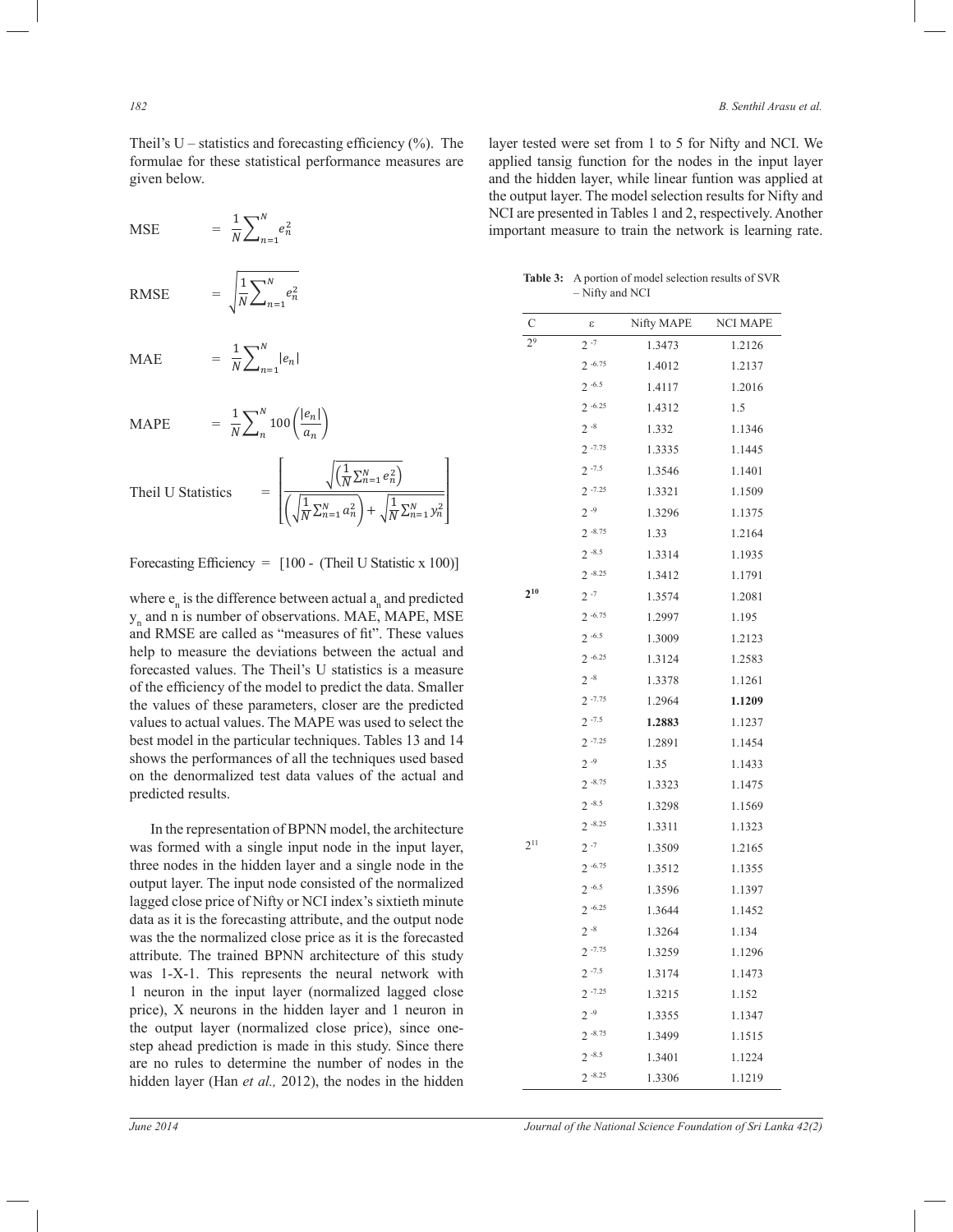#### *Performances of DMT in forecasting stock index 183*

The learning rates with 0.001 to 0.5 were tested in the training process. The number of epochs tested in this study were 10000, 10250, 10500, 10750,...., 25000. To obtain the best parameter in BPNN, the learning rate and the momentum were fine tuned. The BPNN topology with the minimum testing MAPE was considered as the best.

 As the second step, SVR was used to resolve the forecasting problems of BPNN, as it has been proven to be better than BPNN in stock market forecasting. The best SVR model can result only with the selection of best parameters. Hence the RBF kernel was chosen to train the SVR model for this study. Here also fine tuning was performed to identify the best parameter C and ε for SVR model with the minimum testing error. The authors have chosen C from  $2^1$  to  $2^{12}$  and  $\varepsilon$  from  $2^{-12}$  to  $2^{12}$  to identify the best model. Portions of the best out of the combinations are presented in Table 3 for both indices.

 Thirdly, the basis functions (BF) were used in the MARS model to forecast the effects of one time lag close of the index on close price of the index. In order to build

the best MARS model, a penalty factor from 1 to 5 was chosen for both time horizons of the indices. The model with the least MAPE from test data was considered as the best model.

 For the BPNN and SVR, Weka 3.7.7, developed by Hall *et al.* (2009) was operated to develop the models. Statistica 10, provided by Statsoft was used in building the MARS models and to develop the MF model Ms Excel 2007 was employed. All the modelling tasks were implemented on an HP Compaq PC with Intel (R) Core (TM) 2 Duo E8400 @ 3.00 GHz CPU processor. The detailed forecasting results of indices using the above mentioned modelling techniques are described in the following section.

# **RESULTS AND DISCUSSION**

## **Back propagation neural network**

Tables 1 and 2 show the testing results of BPNN topology with the combination of different nodes and

**Table 4:** Basis function and prediction equation of MARS – Nifty and NCI

| Index | Variable            | Basis function                                                              |
|-------|---------------------|-----------------------------------------------------------------------------|
|       |                     | $BF1 = max(0, Normalized lag close Nifty - 0.243)$                          |
| Nifty | Lag close           | $BF2 = max(0, 0.243 - Normalized lag close Nifty)$                          |
|       | Prediction equation | Normalized 60 minute Nifty = $0.243 + 0.993*BF1 - 0.977*BF2$                |
|       |                     | $BF1 = max(0, 0.823 - Normalized lag close NCI)$                            |
|       | Lag close           | $BF2 = max(0, Normalized lag close NCI - 0.803)$                            |
| NCI   |                     | $BF3 = max(0, Normalized lag close NCI - 0.857)$                            |
|       | Prediction equation | Normalized 60 minute NCI = $0.8215 - 0.993*BF1 + 0.487 * BF2 + 0.815 * BF3$ |

**Table 5:** A portion of stock index data with  $\mu$  Index – Nifty and NCI

|          |       | Close price |         | $\mu$ index |          |  |
|----------|-------|-------------|---------|-------------|----------|--|
| Date     | Time  | Nifty       | NCI     | Nifty       | NCI      |  |
| 3/1/2012 | 09:00 | 4684.65     | 2657.87 | 0.968306    | 0.995941 |  |
| 3/1/2012 | 10:00 | 4716.45     | 2659.56 | 0.981497    | 0.997208 |  |
| 3/1/2012 | 11:00 | 4719.1      | 2663.28 | 0.9826      | 1        |  |
| 3/1/2012 | 12:00 | 4725.55     | 2653.66 | 0.985288    | 0.992789 |  |
| 3/1/2012 | 13:00 | 4738.9      | 2645.94 | 0.990863    | 0.987021 |  |
| 3/1/2012 | 14:00 | 4728.4      | 2649.98 | 0.986477    | 0.990037 |  |
| 3/1/2012 | 15:00 | 4754.05     | 2655.94 | 0.997208    | 0.994496 |  |
| 3/1/2012 | 16:00 | 4760.7      | 2648.72 | 1           | 0.989096 |  |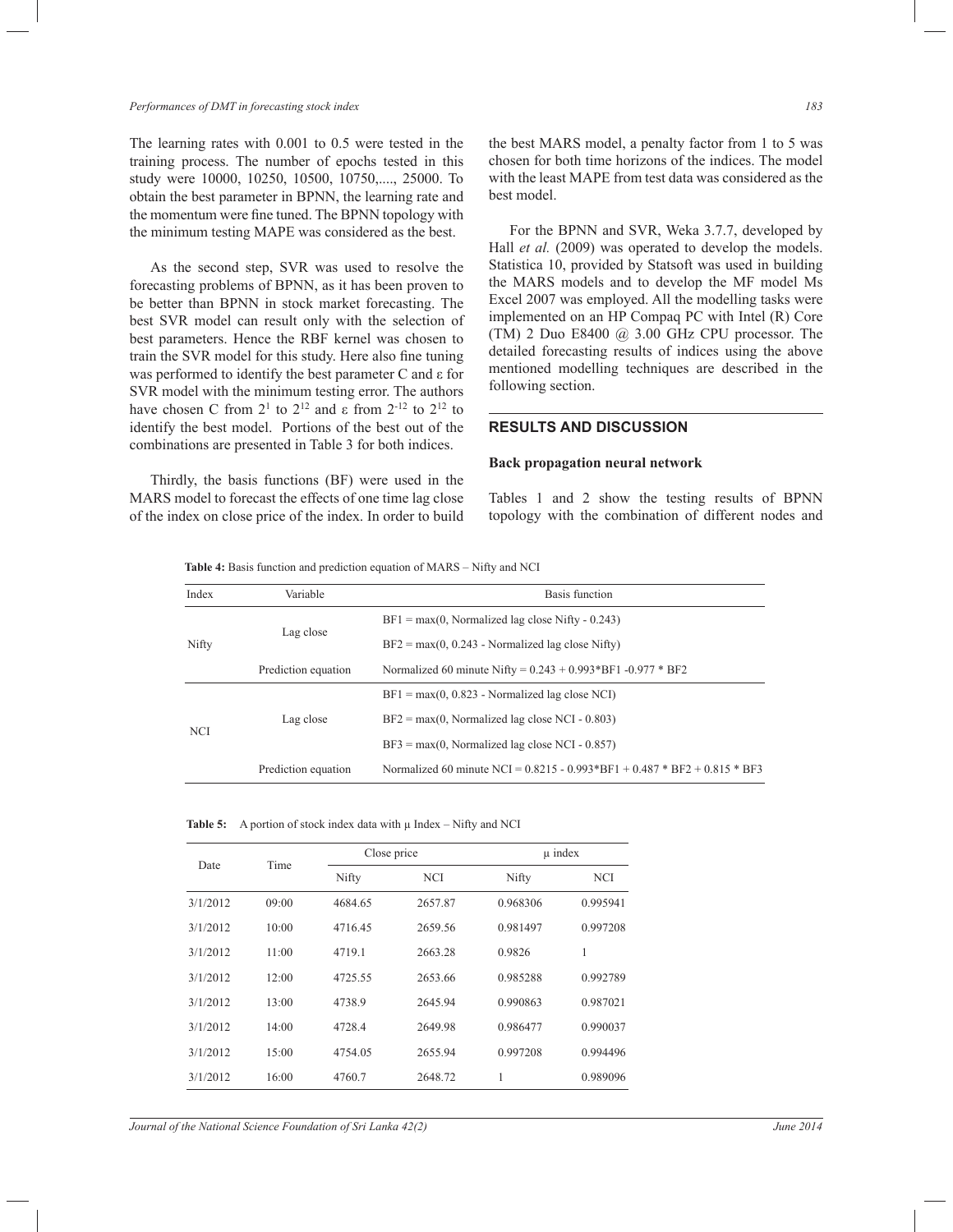learning rates for Nifty and NCI. From Table 1, it is seen that the minimum MAPE 1.4566 was obtained when 3 nodes were used in the hidden layer. This implies that the Nifty's every sixtieth minute close price was successfully forecasted by 1-3-1 network topology with a learning rate 0.3 and this network took 15000 iterations to train to produce the lowest MAPE. Hence it is the best network topology in forecasting every sixtieth minute close price of the Nifty index.

From Table 2, it can be observed that the network with 5 nodes in the hidden layer produces the minimum MAPE of 1.1311 for NCI. Furthermore, it is understood that the network with 1-5-1 network topology produces the lowest error with 0.05 as the learning rate and 17500 epochs and hence 1-5-1 network topology is considered as the best in forecasting the NCI index. The forecasting performances of the BPNN topology of each index was analyzed and presented in Table 13 with MSE, RMSE,

MAE, MAPE, Theil U statistic and forecasting efficiency (%) by denormalizing the normalized predicted data.

#### **Support vector regression**

Totally 1152 different SVR models each in Nifty and NCI resulted from the combination of 12 C parameter and 96 ε parameter. A portion of the model selection results is presented in Table 3 (Nifty and NCI). As observed in Table 3, the combination of  $C = 2^{10}$  and  $\varepsilon = 2^{-7.5}$  produced the minimum MAPE 1.2883 and was considered the best SVR model for forecasting the Nifty index. From Table 3, it is observed that the minimum MAPE 1.1209 was obtained through the combination of  $C = 2^{10}$  and  $\varepsilon = 2^{-7.75}$ for forecasting NCI's every sixtieth minute close price. From this analysis, it is understood that SVR performs better than BPNN in both indices by providing the lowest MAPE. Increasing the C and decreasing the ε parameter values provided the best results for the indices. The MSE,

**Table 6:** A portion of stock index data – Nifty and NCI

| Time     |            |         |         |         |         |         |         |         |         |
|----------|------------|---------|---------|---------|---------|---------|---------|---------|---------|
| Date     | Index      | 9:00    | 10:00   | 11:00   | 12:00   | 13:00   | 14:00   | 15:00   | 16:00   |
| 3/1/2012 | Nifty      | 4684.65 | 4716.45 | 4719.1  | 4725.55 | 4738.9  | 4728.4  | 4754.05 | 4760.7  |
|          | <b>NCI</b> | 2657.87 | 2659.56 | 2663.28 | 2653.66 | 2645.94 | 2649.98 | 2655.94 | 2648.72 |
| 4/1/2012 | Nifty      | 4764.8  | 4751.45 | 4756.25 | 4745.3  | 4743.05 | 4779.85 | 4748.35 | 4742.15 |
|          | <b>NCI</b> | 2641.66 | 2635.9  | 2635.12 | 2642.64 | 2649.04 | 2649.3  | 2651.19 | 2648.36 |
| 5/1/2012 | Nifty      | 4749.35 | 4770.85 | 4767.6  | 4771.7  | 4776.85 | 4761.85 | 4739.15 | 4748.7  |
|          | <b>NCI</b> | 2642.19 | 2636.5  | 2640.42 | 2652.55 | 2662.5  | 2670.18 | 2664.43 | 2669.86 |
| 6/1/2012 | Nifty      | 4734    | 4714    | 4691.15 | 4702.05 | 4703.6  | 4718.6  | 4744.95 | 4760.45 |
|          | <b>NCI</b> | 2669.73 | 2660.14 | 2670.09 | 2678.92 | 2675.04 | 2678.87 | 2678.02 | 2674.22 |

**Table 7:** A portion of stock index rising and falling – Nifty and NCI

|          |            |                  |                  |                  |              | Time             |                  |              |              |
|----------|------------|------------------|------------------|------------------|--------------|------------------|------------------|--------------|--------------|
| Date     | Index      | 9:00             | 10:00            | 11:00            | 12:00        | 13:00            | 14:00            | 15:00        | 16:00        |
| 3/1/2012 | Nifty      | $\mathbf{1}$     | 1                | 1                | 1            | 1                | $\boldsymbol{0}$ | $\mathbf{1}$ | 1            |
|          | <b>NCI</b> | $\mathbf{0}$     | 1                | 1                | $\mathbf{0}$ | $\mathbf{0}$     | 1                | 1            | $\mathbf{0}$ |
| 4/1/2012 | Nifty      | 1                | $\boldsymbol{0}$ | 1                | $\mathbf{0}$ | $\mathbf{0}$     | 1                | $\mathbf{0}$ | $\mathbf{0}$ |
|          | <b>NCI</b> | $\mathbf{0}$     | $\mathbf{0}$     | $\mathbf{0}$     | $\mathbf{1}$ | 1                | 1                | $\mathbf{1}$ | $\mathbf{0}$ |
| 5/1/2012 | Nifty      | 1                | 1                | $\boldsymbol{0}$ | $\mathbf{1}$ | $\mathbf{1}$     | $\boldsymbol{0}$ | $\mathbf{0}$ | 1            |
|          | <b>NCI</b> | $\mathbf{0}$     | $\mathbf{0}$     | 1                | 1            | 1                | 1                | $\mathbf{0}$ |              |
| 6/1/2012 | Nifty      | $\boldsymbol{0}$ | $\boldsymbol{0}$ | $\boldsymbol{0}$ | 1            | 1                | 1                | 1            | 1            |
|          | <b>NCI</b> | $\boldsymbol{0}$ | $\boldsymbol{0}$ | 1                | 1            | $\boldsymbol{0}$ | 1                | $\mathbf{0}$ | $\mathbf{0}$ |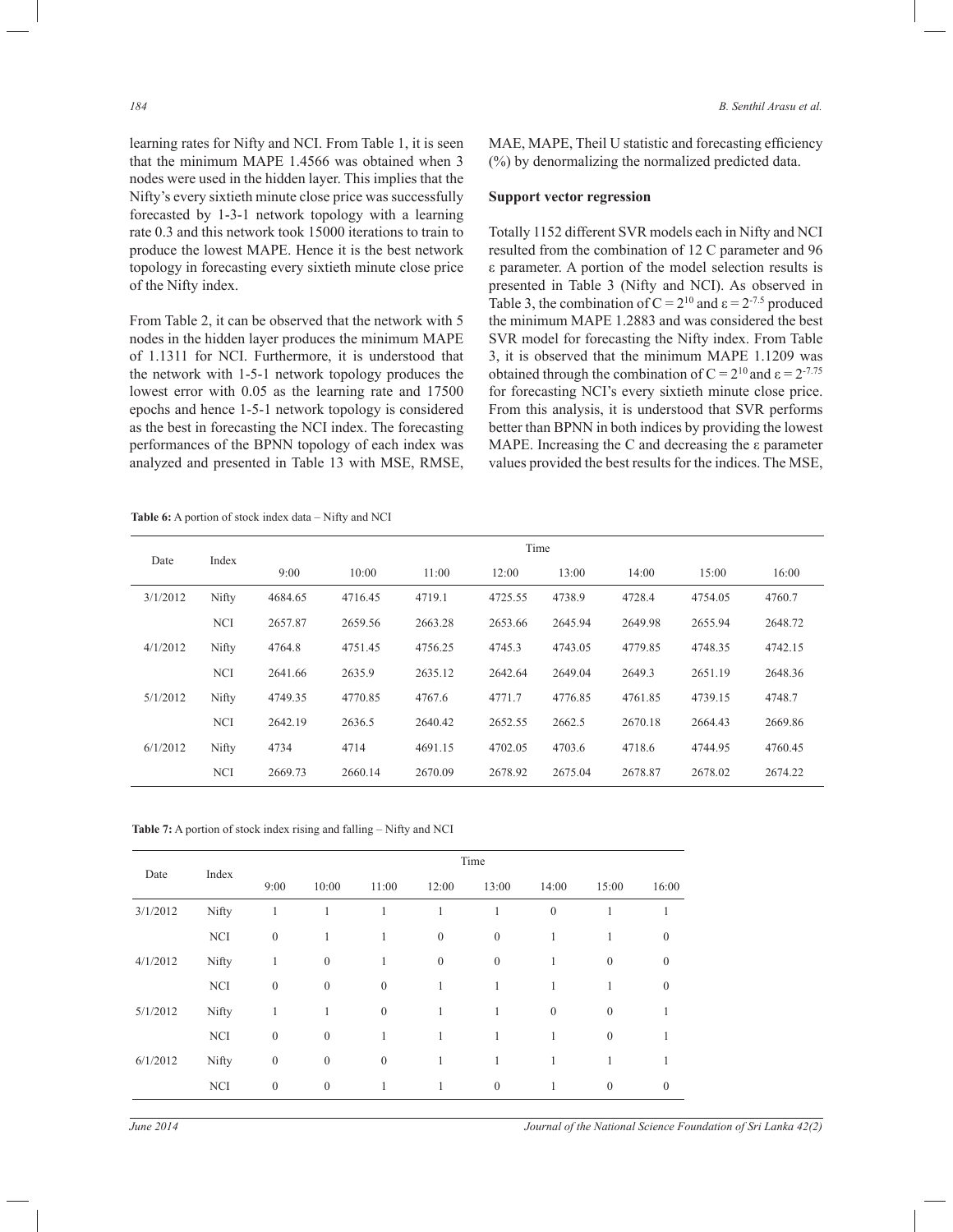|                 |                | Nifty    |          |          |          | <b>NCI</b> |          |                |
|-----------------|----------------|----------|----------|----------|----------|------------|----------|----------------|
| Time            | $p_{11}$       | $p_{21}$ | $p_{12}$ | $p_{22}$ | $p_{11}$ | $p_{21}$   | $p_{12}$ | $p_{22}$       |
| $9:00 - 10:00$  | 5.5            | 3.25     | 5.5      | 4.25     | 5.375    | 4.5        | 4.75     | $\overline{4}$ |
| $10:00 - 11:00$ | 4.5            | 4.875    | 4.25     | 4.875    | 5.625    | 4.625      | 4.25     | 4.125          |
| $11:00 - 12:00$ | 3.875          | 4.75     | 5.5      | 4.375    | 5.75     | 4.75       | 4.5      | 3.625          |
| $12:00 - 13:00$ | 4.125          | 4.75     | 4.5      | 5.125    | 6.125    | 4.125      | 4.375    | $\overline{4}$ |
| $13:00 - 14:00$ | $\overline{4}$ | 5.5      | 4.875    | 4.125    | 5.5      | 4.875      | 4.75     | 3.5            |
| $14:00 - 15:00$ | 4.625          | 5.5      | 4.875    | 3.5      | 5.625    | 3.75       | 4.75     | 4.5            |
| $15:00 - 16:00$ | 5.5            | 3.875    | 4.625    | 4.5      | 5        | 4.625      | 4.375    | 4.625          |

**Table 8:** Probability for all time periods in the trained dataset – Nifty and NCI

RMSE, MAE, MAPE, Theil U statistic and forecasting efficiency (%) of the SVR model of each index are shown in Table 13 by the denormalized predicted ouput.

# **Multivariate adaptive regression splines**

Here only one variable was considered as the forecasting parameter, and so this variable was automatically selected. In order to explain the MARS prediction model, the first built Nifty's MARS model was used as an illustrative example. For example, if the value of normalized lag close Nifty for  $BF1 = max(0, normalized lag close)$ 

Nifty - 0.243) in Table 4 is 0.3, then the BF1 =  $0.057$ and the model predicts that the normalized close of Nifty is increased by 0.0566 (i.e., 0.993\*max (0, 0.3 - 0.243). The obtained basis function and the attribute selection result for Nifty and NCI are presented in Table 4. The out of sample predicted results of the MARS model produced a GCV error of 0.000306 and 0.000310 for Nifty and NCI, respectively. From the results in Table 4, the lowest MAPE obtained for Nifty and NCI, were 1.33062 and 1.523801, respectively. The penalty parameter used to obtain these lowest MAPE was 2 for both indices.

**Table 9:** A portion of change rate calculation – Nifty and NCI

|             | Nifty       |             | <b>NCI</b> |             |             |  |  |  |
|-------------|-------------|-------------|------------|-------------|-------------|--|--|--|
| Date        | $09:00 \mu$ |             | Date       | $09:00 \mu$ | $10:00 \mu$ |  |  |  |
| 3/1/2012    | 0.968306    | 0.981496691 | 10/1/2012  | 0.996628049 | 1           |  |  |  |
| 5/1/2012    | 0.988519    | 0.997489462 | 17/1/2012  | 0.996266415 | 0.997162713 |  |  |  |
| 10/1/2012   | 0.974237    | 0.977556556 | 18/1/2012  | 0.972150391 | 0.980240907 |  |  |  |
| 11/1/2012   | 0.994193    | 0.99476712  | 19/1/2012  | 0.990612494 | 0.993237104 |  |  |  |
| 17/1/2012   | 0.98412     | 0.992495865 | 23/1/2012  | 0.990502048 | 1           |  |  |  |
| 18/1/2012   | 0.99773     | 0.99877411  | 26/1/2012  | 0.998467311 | 1           |  |  |  |
| 20/1/2012   | 0.993791    | 0.995608184 | 2/2/2012   | 0.990985377 | 0.994231505 |  |  |  |
| ٠           |             |             | ٠          | ٠           |             |  |  |  |
| ٠           |             | ٠           | ٠          | ٠           |             |  |  |  |
| ٠           |             |             | ٠          | ٠           |             |  |  |  |
| 30/7/2012   | 0.9809      | 0.982271926 | 6/8/2012   | 0.985339813 | 0.990256532 |  |  |  |
| Average µ   | 0.987669    | 0.991381119 |            | 0.98710555  | 0.990924443 |  |  |  |
| Change rate |             | 0.003712359 |            |             | 0.003818893 |  |  |  |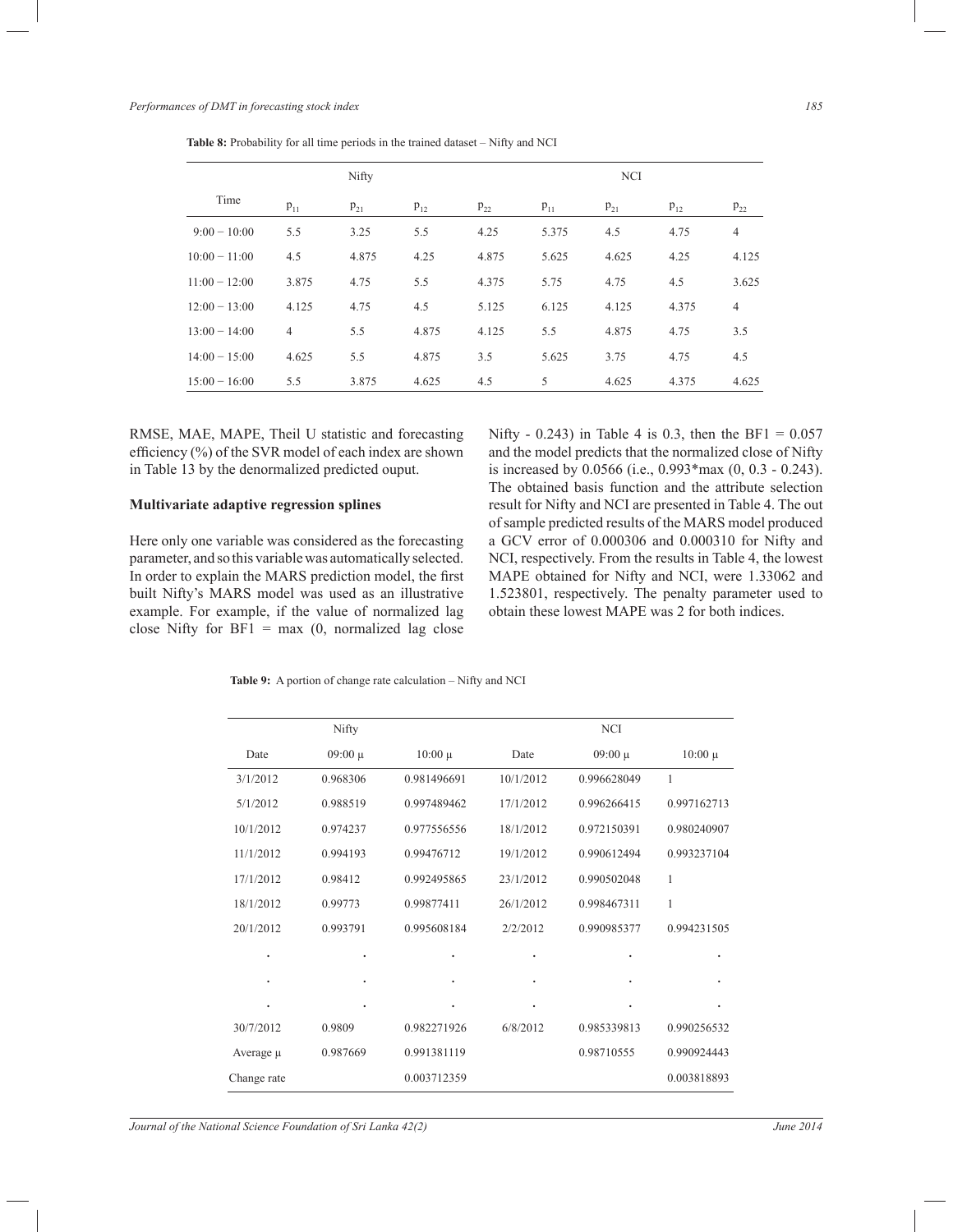|                 |         |         | Nifty change rate r |            |         | NCI change rate r |           |           |  |  |
|-----------------|---------|---------|---------------------|------------|---------|-------------------|-----------|-----------|--|--|
| Time            | r11     | r21     | r12                 | r22        | r11     | r21               | r12       | r22       |  |  |
| $9:00-10:00$    | 0.00371 | 0.00467 | $-0.00473$          | $-0.00485$ | 0.00382 | 0.00527           | $-0.0054$ | $-0.005$  |  |  |
| $10:00 - 11:00$ | 0.00420 | 0.00486 | $-0.00348$          | $-0.00324$ | 0.00522 | 0.00645           | $-0.0055$ | $-0.0063$ |  |  |
| $11:00 - 12:00$ | 0.00306 | 0.00392 | $-0.00511$          | $-0.0052$  | 0.00335 | 0.00504           | $-0.0052$ | $-0.0049$ |  |  |
| $12:00 - 13:00$ | 0.00469 | 0.00448 | $-0.00362$          | $-0.00457$ | 0.00249 | 0.00361           | $-0.0023$ | $-0.0031$ |  |  |
| $13:00 - 14:00$ | 0.00548 | 0.00518 | $-0.00437$          | $-0.00659$ | 0.00347 | 0.00307           | $-0.0032$ | $-0.0035$ |  |  |
| $14:00 - 15:00$ | 0.00550 | 0.0054  | $-0.00642$          | $-0.00797$ | 0.00253 | 0.00328           | $-0.0029$ | $-0.0042$ |  |  |
|                 |         |         |                     |            |         |                   |           |           |  |  |

15:00 − 16:00 0.00464 0.00522 - 0.00212 - 0.00535 0.00424 0.004543 - 0.0029 - 0.0047

**Table 10:** Stock index change rate for all time periods – Nifty and NCI

Thus, it was found that SVR produced the lowest MAPE compared to the other models. Although MARS model was able of identify the important independent attribute, its forecasting ability for the normalized variables was not as good as those of BPNN and SVR as seen from Tables 1 to 3. In this study the forecasting ability of the models built using these techniques was compared for which the normalized predicted output were denormalized and are presented in Tables 13, and the robustness evaluation on these techniques were analyzed and presented in Table 14.

## **Markov chain into fuzzy stochastic**

Nifty and NCI datasets were used to provide a detailed analysis on the predictive capability of MF. From Table 5, it is observed that the time period considered for this study is reformatted from 9.00 a.m. to 04.00 p.m.

## *Rising and falling stock index probabilities*

The probabilities  $p_{11}$ ,  $p_{12}$ ,  $p_{21}$ , and  $p_{22}$  in equation (3) and (4) were computed for the rising and falling stock indices from the datasets. To know the value of the index in the next period, we used the mentioned dataset, for example in Table 5 to produce Table 6 for further analysis.

 Table 7 indicates the rising and falling measures of the stock index. "0" indicates that the value of the index is falling or equal to the previous state (falling). "1" indicates that the value of the index is rising or equal when compared to the previous state (rising). Now to compute the probabilities  $p_{11}$ ,  $p_{12}$ ,  $p_{21}$ , and  $p_{22}$ over the training data we use [times of occurrences of  $(1,1)$  total number of entries] to find  $p_{11}$ ; [times of occurrences of  $(0,1)$  total number of entries] to find  $p_{12}$ ; [times of occurrences of  $(1,0)$ / total number of entries]

| <b>Table 11:</b> Parameter r for the time period $9:00$ to $16:00 -$ Nifty and NCI |
|------------------------------------------------------------------------------------|
|------------------------------------------------------------------------------------|

|                 |                       | Nifty                  | <b>NCI</b>            |                        |
|-----------------|-----------------------|------------------------|-----------------------|------------------------|
| Time            | Rising<br>parameter r | Falling<br>parameter r | Rising<br>parameter r | Falling<br>parameter r |
| $09:00 - 10:00$ | 0.035605              | $-0.04662$             | 0.044237              | $-0.04551$             |
| $10(0 - 11(0)$  | 0.042577              | $-0.03062$             | 0.059392              | $-0.04949$             |
| $11:00 - 12:00$ | 0.030578              | $-0.05084$             | 0.043204              | $-0.04095$             |
| $12:00 - 13:00$ | 0.040647              | $-0.03971$             | 0.030142              | $-0.02246$             |
| $13:00 - 14:00$ | 0.050364              | $-0.04849$             | 0.034056              | $-0.02762$             |
| $14:00 - 15:00$ | 0.055152              | $-0.05918$             | 0.026534              | $-0.03267$             |
| $15:00 - 16:00$ | 0.045818              | $-0.03387$             | 0.042241              | $-0.03442$             |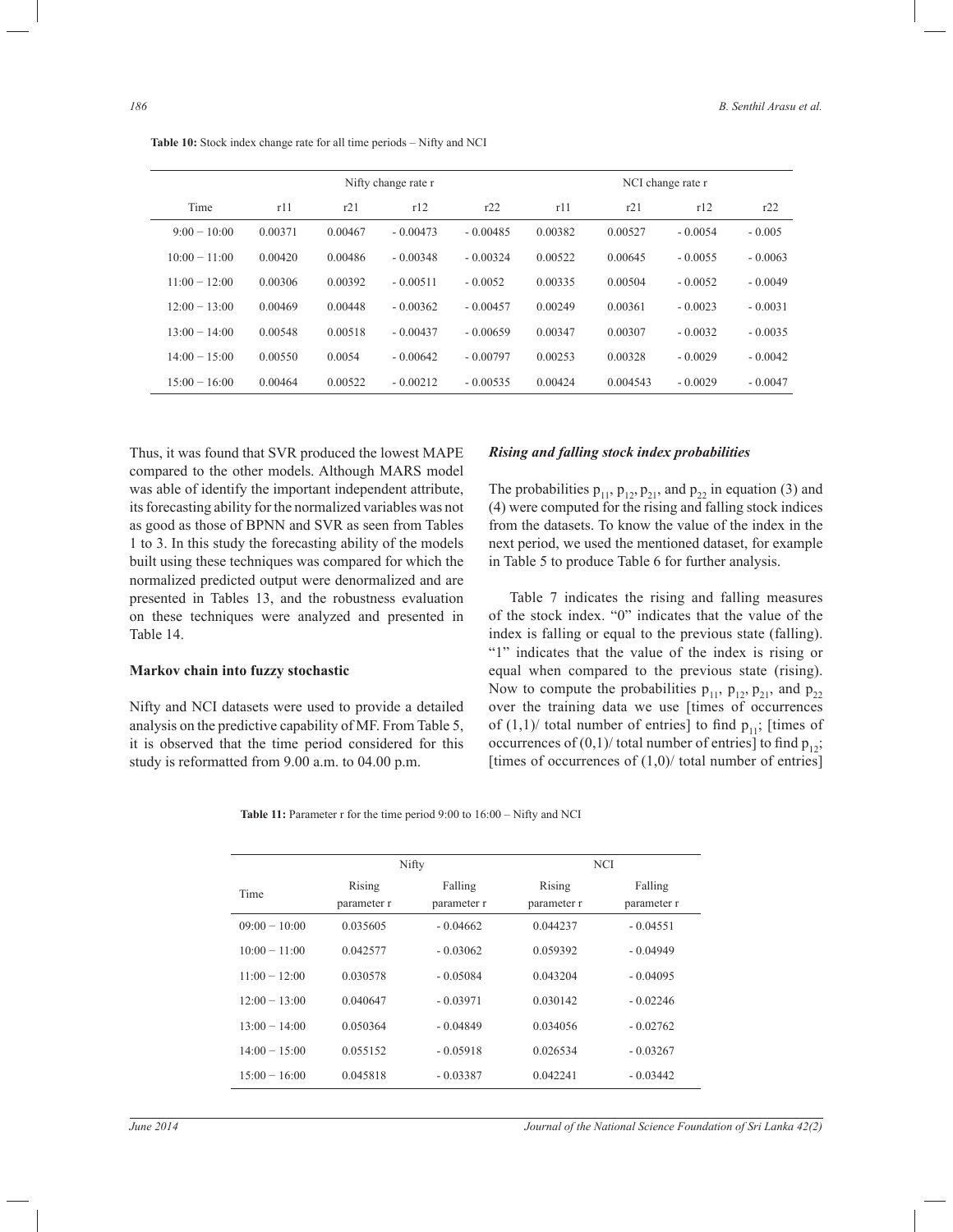| Date     | Time  |         | Nifty     |         | <b>NCI</b> |
|----------|-------|---------|-----------|---------|------------|
|          |       | Actual  | Predicted | Actual  | Predicted  |
| 7/8/2012 | 10:00 | 5309.55 | 5052.569  | 3008.58 | 3140.07    |
| 7/8/2012 | 11:00 | 5314.8  | 5540.495  | 3014.59 | 2863.301   |
| 7/8/2012 | 12:00 | 5319.9  | 5051.338  | 3024.36 | 2893.628   |
| 7/8/2012 | 13:00 | 5327.5  | 5540.595  | 3025.29 | 3116.908   |
| 7/8/2012 | 14:00 | 5337.3  | 5602.685  | 3023.73 | 2942.865   |
| 7/8/2012 | 15:00 | 5342.4  | 5639.931  | 3021.01 | 3105.034   |
| 7/8/2012 | 16:00 | 5331.2  | 5164.473  | 3015.86 | 2918.792   |

**Table 12:** Comparison of a portion of predicted result for the model with actual – Nifty and NCI

to find  $p_{21}$  and to find  $p_{22}$  [times of occurrences of  $(0,0)/$ total number of entries]. For example, in Table 7, from timing 9.00 to 10.00, the number of occurrences of  $(1,1)$ in Nifty index is 2 and the total number of entries are 8, so  $p_{11}$  is  $2/8 = 0.25$ . In a similar way we can obtain the value for  $p_{12}$ ,  $p_{21}$  and  $p_{22}$ , which is shown in Table 8 for both indices.

## *Rising and falling change rate*

The stock index change rates were calculated for  $r_{11}$ ,  $r_{12}$ ,  $r_{21}$ , and  $r_{22}$  in equation (5), which are presented in Table 10. For example, in Table 9, a portion of change rate  $r_{11}$  for the time period 9.00 to 10.00 for Nifty index was computed.

Here, we have to calculate the average  $\mu$  index for the period 9.00 to 10.00 and the change rate by finding the difference between the average u index 0.991381119

 $(10.00)$  and the average  $\mu$  index 0.987669 (9.00), and its difference 0.003712359.

# *Parameter computing and obtaining the predicted value*

Parameter  $r = r_{11}p_{11} + r_{21}p_{21}$  was used to calculate the rising parameter when the stock value increased, and parameter  $r = r_{12}p_{12} + r_{22}p_{22}$  was used as a falling parameter for falling stock index values. The computed r parameter values for both indices obtained by combining Table 8 and 10 are presented in Table 11.

 The next period index value can be predicted by using the prediction function  $X_{(n+1)} = X_{(n)}e^r$  (e represents 2.71828182845904) . For example, to predict the Nifty's next period value, we have to take the stock index at 9:00, 9:01 and the parameter r. The reformatted stock index at 9:00 (5269.75) and 9:01 (5269.25) on August 6,

| Models      | <b>MSE</b> | <b>RMSE</b> | <b>MAE</b> | <b>MAPE</b> | Theil U |
|-------------|------------|-------------|------------|-------------|---------|
| <b>BPNN</b> | 324.867    | 18.024      | 12.005     | 0.221       | 0.00166 |
| <b>SVR</b>  | 283.796    | 16.846      | 10.805     | 0.199       | 0.00155 |
| <b>MARS</b> | 287.563    | 16.958      | 10.844     | 0.200       | 0.00156 |
| <b>MF</b>   | 56413.184  | 232.760     | 237.515    | 4.294       | 0.02184 |
| <b>BPNN</b> | 49.045     | 7.003       | 5.129      | 0.166       | 0.00113 |
| <b>SVR</b>  | 39.715     | 6.302       | 4.720      | 0.155       | 0.00101 |
| <b>MARS</b> | 94.545     | 9.723       | 7.218      | 0.232       | 0.00157 |
| <b>MF</b>   | 14572.856  | 120.718     | 116.265    | 3.759       | 0.01951 |
|             |            |             |            |             |         |

**Table 13:** Denormalized stock index forecasting results for all the models in this study – Nifty and NCI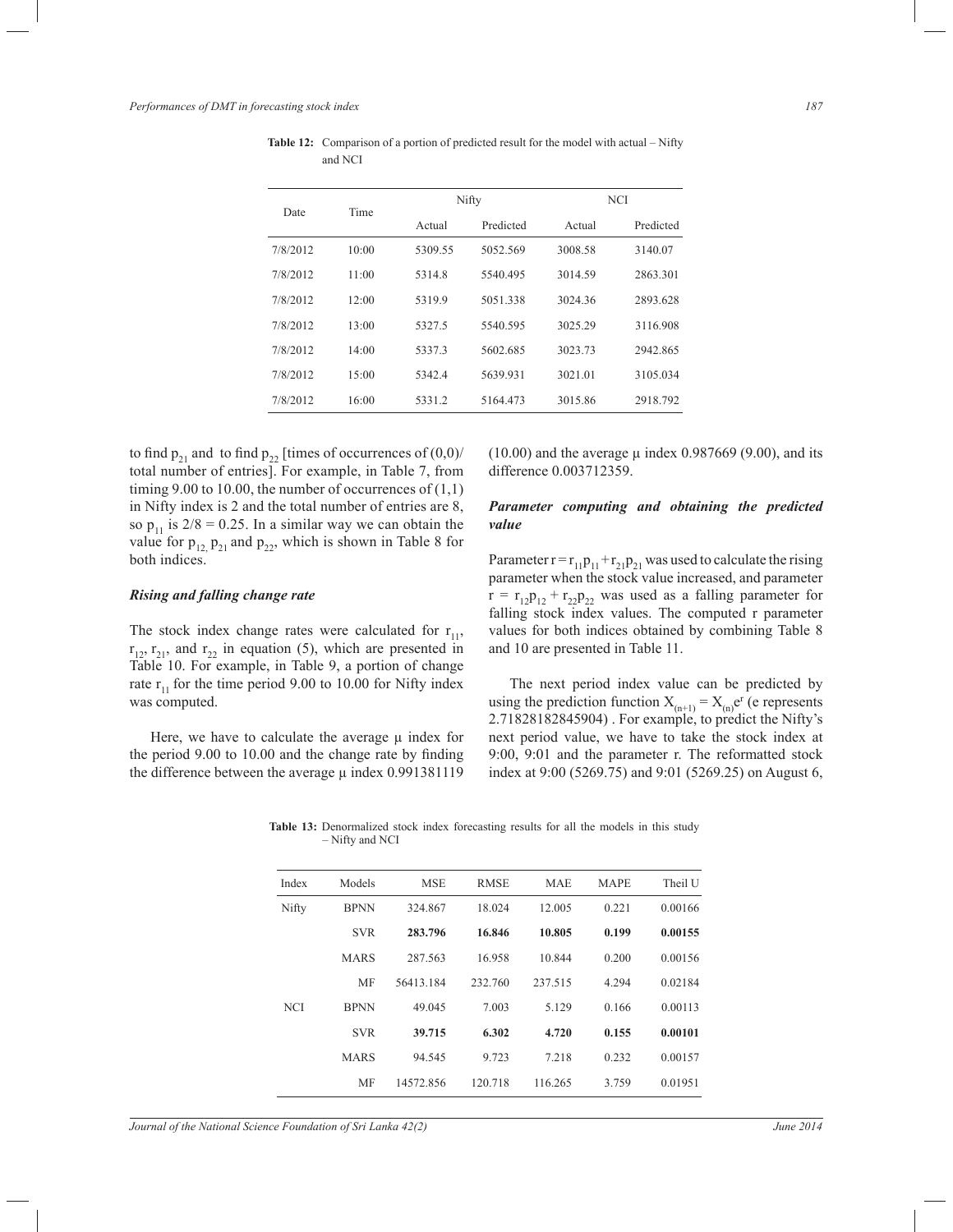|                |                              |           |             | Nifty      |       |         |           |             | DZ         |             |  |
|----------------|------------------------------|-----------|-------------|------------|-------|---------|-----------|-------------|------------|-------------|--|
| Relative ratio | Models                       | MSE       | <b>RMSE</b> | MAE        | MAPE  | THEIL U | MSE       | <b>RMSE</b> | <b>MAE</b> | <b>MAPE</b> |  |
| 60 %           | <b>BPNN</b>                  | 301.228   | 17.356      | 11.613     | 0.219 | 0.00163 | 82.171    | 9.065       | 6.315      | 0.212       |  |
|                | SVR                          | 292.127   | 17.092      | 11.333     | 0.214 | 0.00161 | 79.171    | 8.898       | 6.000      | 0.195       |  |
|                | <b>MARS</b>                  | 293.208   | 17.123      | 11.346     | 0.214 | 0.00161 | 113.265   | 10.643      | 7.564      | 0.252       |  |
|                | $\overleftarrow{\mathbb{E}}$ | 36406.435 | 190.805     | 187.331    | 3.530 | 0.01793 | 7043.778  | 83.927      | 80.393     | 2.681       |  |
| $10\%$         | <b>BPNN</b>                  | 294.291   | 17.155      | 11.521     | 0.215 | 0.00160 | 74.214    | 8.615       | 5.944      | 0.197       |  |
|                | SVR                          | 274.615   | 16.572      | 11.036     | 0.206 | 0.00155 | 71.168    | 8.436       | 5.744      | 0.192       |  |
|                | <b>MARS</b>                  | 277.444   | 16.657      | $11.071\,$ | 0.207 | 0.00156 | 114.081   | 10.681      | 7.739      | 0.254       |  |
|                | $\Xi$                        | 45333.506 | 212.917     | 208.543    | 3.901 | 0.01986 | 10927.416 | 104.534     | 100.329    | 3.305       |  |
| $90\,96$       | <b>BPNN</b>                  | 324.867   | 18.024      | 12.005     | 0.221 | 0.00166 | 49.045    | 7.003       | 5.129      | 0.166       |  |
|                | SVR                          | 283.796   | 16.846      | 10.805     | 0.199 | 0.00155 | 39.715    | 6.302       | 4.720      | 0.155       |  |
|                | <b>MARS</b>                  | 287.563   | 16.958      | 10.844     | 0.200 | 0.00156 | 94.545    | 9.723       | 7.218      | 0.232       |  |
|                | $\mathbb H$                  | 56413.184 | 232.760     | 237.515    | 4.294 | 0.02184 | 14572.856 | 120.718     | 116.265    | 3.759       |  |
| $90\%$         | <b>BPNN</b>                  | 390.805   | 19.769      | 12.532     | 0.228 | 0.00180 | 58.322    | 7.637       | 5.448      | 0.174       |  |
|                | SVR                          | 365.411   | 19.116      | 11.753     | 0.206 | 0.00170 | 54.865    | 7.407       | 5.378      | 0.169       |  |
|                | <b>MARS</b>                  | 564.295   | 23.755      | 16.207     | 0.292 | 0.00217 | 67.125    | 8.193       | 6.050      | 0.193       |  |
|                | $\overleftarrow{\Xi}$        | 68860.319 | 257.245     | 262.412    | 4.685 | 0.02386 | 17887.979 | 128.848     | 133.746    | 4.108       |  |

*188 B. Senthil Arasu et al.*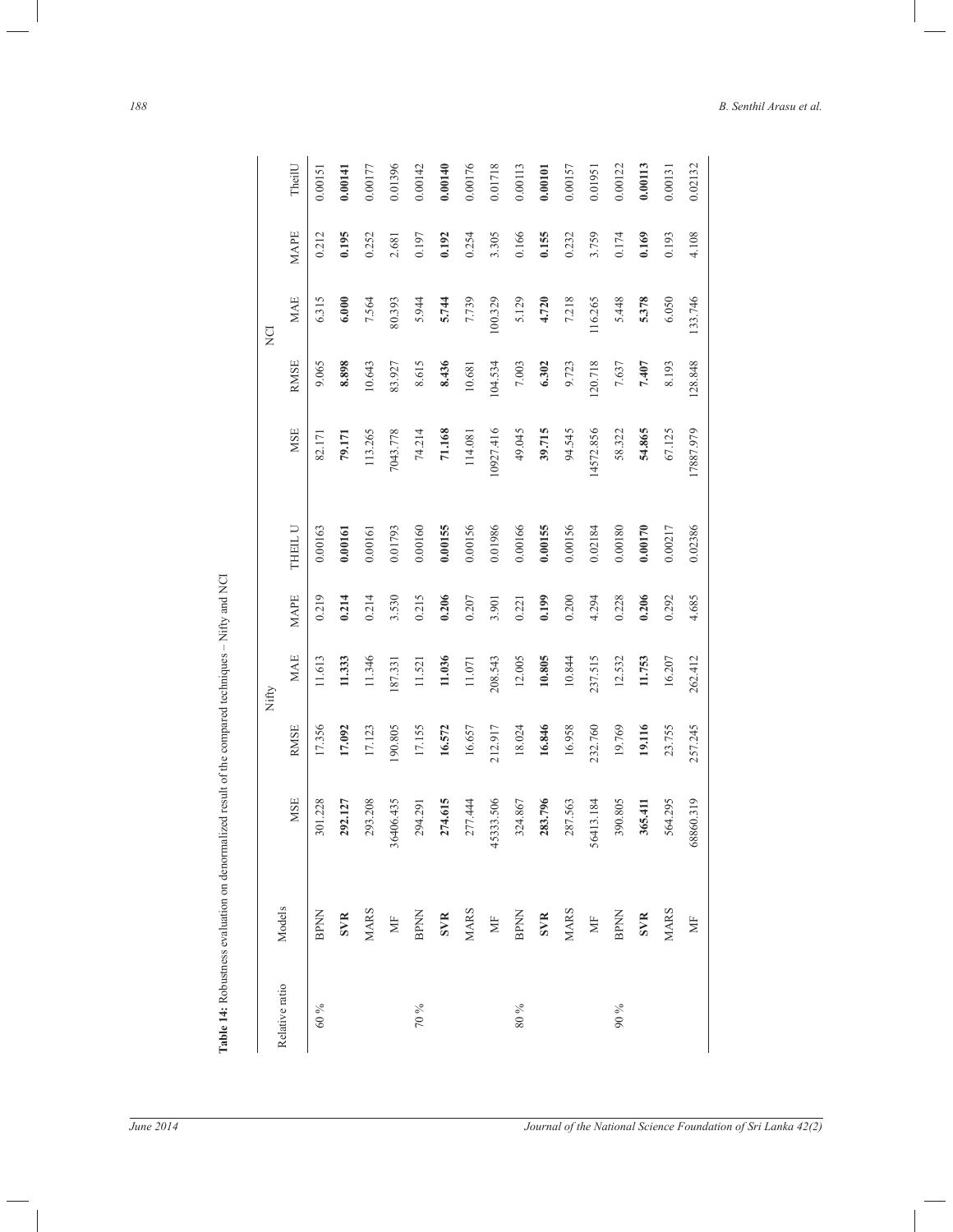#### *Performances of DMT in forecasting stock index 189*

2012, shows that the index is on the falling side and the corresponding falling parameter during 9:00 to 10:00 is -0.04662. Substituting the parameter and the index value at 9:00 in the prediction function 5269.75e-0.04662 gives the predicted value of 5029.71 for the next time period 10.00. Likewise the next hour's values can be predicted for both indices. A part of the predictions thus made is shown in Table 12.

 The performance of MF technique with other compared techniques is presented in Table 13.

## **Comparative result**

Table 13 summarizes the forecasting performances of Nifty and NCI using BPNN, SVR, MARS and MF for the denormalized predicted data. To evaluate the forecasting performance of the best model, MSE, RMSE, MAE, MAPE, Theil U statistic and forecasting efficiency  $(\%)$ were used. It can be seen that BPNN, SVR and MARS has a 99.9 % efficiency in forecasting the indices. It is observed from Table 13 that the forecasting efficiency of SVR model is 99.99845 % and 99.99899 % in Nifty and NCI, respectively, which was better than the other techniques. From Table 13, we can also observe that MARS outperformed BPNN and MF with lower errors in MSE (287.563), RMSE (16.958), MAE (10.844), MAPE (0.2 %), Theil U statistic (0.00156) and forecasting efficiency (99.99844 %) in forecasting every sixtieth minute of Nifty. There were smaller deviations between the actual and predicted values when the SVR model was used. Thus the SVR model provided better forecasting results than BPNN, MARS and MF in Nifty and NCI indices.

## **Robustness evaluation**

To evaluate the robustness of the SVR model, the performances of BPNN, MARS and MF models were tested using different ratios of training and testing sample sizes. The experiments were based on the relative ratio of the observations of the training dataset size to the complete dataset size. In this robustness evaluation, we considered four relative ratios: 60 %, 70 %, 80 % and 90 %. Table 14, summarizes the forecasting performaces of the analyzed indices by four techniques in terms of MSE, RMSE, MAE, MAPE and Theil U statistic. The SVR models outperformed the other models in all four different ratios in terms of the five different performance measures. Thus, the SVR undeniably provides better forecasting results than the other techniques in both Nifty and NCI indices. Based on the discussions and findings reported in this empirical study, we can say that SVR

model is most suited for forecasting the next period value of the index with higher accuracy when using a single forecasting variable.

# **CONCLUSION**

Earlier studies have examined and compared various sets of data mining techniques in time series forecasting, mostly in the area of ANN, SVC and a series of hybrid models. A sixty-minute dataset from Nifty and NCI indices were used in this study to evaluate the performances of BPNN, SVR, MARS and MF techniques. The use of minute data was found to increase the frequency and fluctuations among the data. MSE, RMSE, MAE, MAPE, Theil U statistic and forecasting efficiency (%) were used as performance measures to check the forecasting capability of the techniques. The results shows that an accurate prediction can be made for Nifty and NCI without the use of extensive market related data or macroeconomic variables. SVR models were found to provide better forecasting results than MARS, BPNN and MF in forecasting Nifty and NCI indices. SVR was found to outperform the other techniques in considering the single-time lag close in the input. Also the robustness evaluation for the employed techniques proves that SVR outperforms the other techniques in all the datasets. This study has also justified the recent emergence of MARS as a better prediction technique for intraday trade than BPNN in Nifty index. It has contributed to the knowledge by evaluating the MARS technique in time series forecasting.

 Forecasting stock market is important for fund managers, policymakers, investors, borrowers and traders. This study offers investors and analysts a comparitive study of popular models and recommends the model to use for successful forecasting of stock index.

#### **REFERENCES**

- 1. Abraham A., Steinberg D. & Philip N.S. (2001). Rainfall forecasting using soft computing models and multivariate adaptive regression splines. *IEEE SMC Transactions, Special Issue on Fusion of Soft Computing and Hard Computing in Industrial Applications* **1**: 1 − 6.
- 2. Abreu P.H., Silva D.C., Mendes-Moreira J., Reis L.P. & Garganta J. (2013). Using multivariate adaptive regression splines in the construction of simulated soccer team's behavior models. *International Journal of Computational Intelligence Systems* **6**(5): 893 − 910.
- 3. Balabin R.M. & Lomakina E.I. (2011). Support vector machine regression (SVR/LS-SVM)—an alternative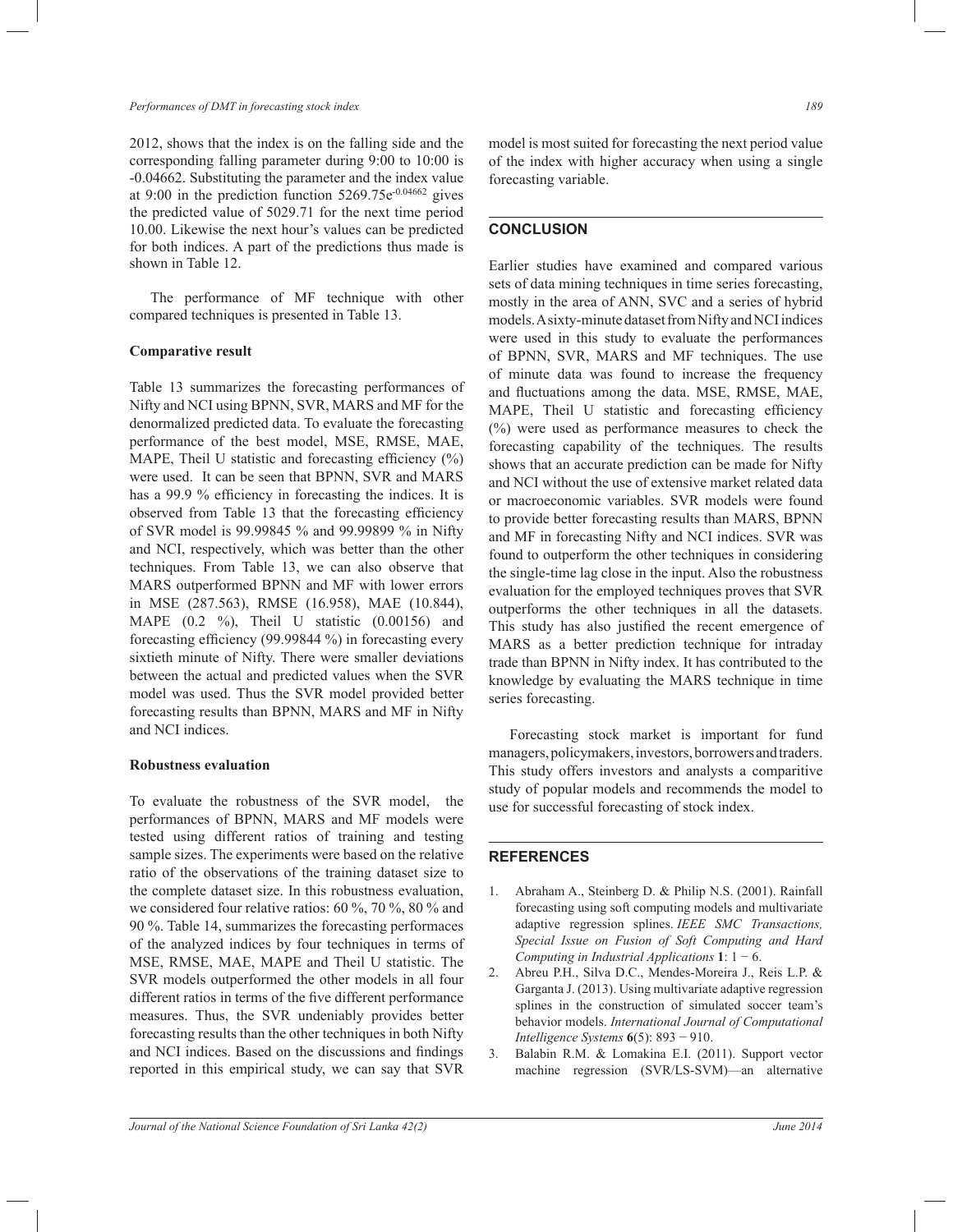*190 B. Senthil Arasu et al.*

to neural networks (ANN) for analytical chemistry? Comparison of nonlinear methods on near infrared (NIR) spectroscopy data. *Analyst* **136**(8): 1703 − 1712.

4. Boorman E.D., Behrens T.E. & Rushworth M.F. (2011). Counterfactual choice and learning in a neural network centered on human lateral frontopolar cortex. *PLoS Biology* **9**(6): e1001093.

DOI: http://dx.doi.org/10.1371/journal.pbio.1001093

- 5. Butte N.F., Wong W.W., Adolph A.L., Puyau M.R., Vohra F.A. & Zakeri I.F. (2010). Validation of cross-sectional time series and multivariate adaptive regression splines models for the prediction of energy expenditure in children and adolescents using doubly labeled water. *The Journal of Nutrition* **140**(8): 1516 − 1523.
- 6. Cao D.Z., Pang S.L. & Bai Y.H. (2005). Forecasting exchange rate using support vector machines. *Proceedings of IEEE 4th International Conference on Machine Learning and Cybernetics (ICMLC)*, volume 6, Guangzhou, China, 18 – 21 August, pp. 3448 − 3452.
- 7. Chatterjee M. & Majumdar S.K. (2011). Relevance vector machine-based defect modelling and optimisation–an application*. International Journal of Operational Research* **12**(1): 56 − 78.
- 8. Chen W.H., Shih J.Y. & Wu S. (2006). Comparison of support-vector machines and back propagation neural networks in forecasting the six major Asian stock markets. *International Journal of Electronic Finance* **1**(1):  $49 - 67$ .
- 9. Chiang W.C., Urban T.L. & Baldridge G.W. (1996). A neural network approach to mutual fund net asset value forecasting. *Omega* **24**(2): 205 − 215.
- 10. Dahl G.E., Yu D., Deng L. & Acero A. (2012). Contextdependent pre-trained deep neural networks for largevocabulary speech recognition. *IEEE Transactions on Audio, Speech, and Language Processing* **20**(1): 30 − 42.
- 11. De Andrés J., Lorca P., Cos Juez F.J. & Sánchez-Lasheras F. (2011). Bankruptcy forecasting: a hybrid approach using fuzzy c-means clustering and multivariate adaptive regression splines (MARS). *Expert Systems with Applications* **38**(3): 1866 − 1875.
- 12. Demyanyk Y. & Hasan I. (2010). Financial crises and bank failures: a review of prediction methods. *Omega* **38**(5):  $315 - 324$ .
- 13. Faccio M., Persona A., Pham H. & Regattieri A. (2010). Modelling the spare parts stock levels and its applications in industrial systems. *International Journal of Operational Research* **9**(1): 39 − 64.
- 14. Fama E.F. (1991). Efficient capital markets:II. *The Journal of Finance* **46**(5): 1575 − 1617.
- 15. Fazel Zarandi M.H., Zarinbal M., Ghanbari N. & Turksen I.B. (2013). A new fuzzy functions model tuned by hybridizing imperialist competitive algorithm and simulated annealing application: stock price prediction. *Information Sciences* **222**: 213 − 228.
- 16. Friedman J.H. (1991). Multivariate adaptive regression splines. *The Annals of Statistics* **19**(1):  $1 - 67$ .
- 17. Friston K.J., Jezzard P. & Tuner R. (1994). Analysis of functional MRI time series. *Human Brain Mapping* **1**(2): 153 − 171.
- 18. Fu T.C. (2011). A review on time series data mining. *Engineering Applications of Artificial Intelligence* **24**(1):  $164 - 181$ .
- 19. Fu Y. & Cheng Y. (2011). Application of an integrated support vector regression method in prediction of financial returns. *International Journal of Information Engineering and Electronic Business* **3**(3): 37 − 43.
- 20. Hall M., Frank E., Holmes G., Pfahringer B., Reutemann P. & Witten I.H. (2009). The WEKA data mining software: an update. *ACM SIGKDD Explorations Newsletter* **11**(1):  $10 - 18$ .
- 21. Han J., Kamber M. & Pei J. (2012). Data mining: concepts and techniques, 3rd editon. Elsevier Publishers, San Francisco, USA.
- 22. José Luis Aznarte M., Alcalá-Fdez J., Arauzo-Azofra A. & Benítez J.M. (2012). Financial time series forecasting with a bio-inspired fuzzy model. *Expert Systems with Applications* **39**(16): 12302 − 12309.
- 23. Kao L., Chiu C., Lu C. & Chang C. (2013). A hybrid approach by integrating wavelet-based feature extraction with MARS and SVR for stock index forecasting. *Decision Support Systems* **54**(3): 1228 − 1244.
- 24. Kara Y., Acar Boyacioglu M. & Baykan Ö.K. (2011). Predicting direction of stock price index movement using artificial neural networks and support vector machines: the sample of the Istanbul stock exchange. *Expert systems with Applications* **38**(5): 5311 − 5319.
- 25. Kim K.J. (2003). Financial time series forecasting using support vector machines. *Neurocomputing* **55**(1): 307 − 319.
- 26. Kimoto T., Asakawa K., Yoda M. & Takeoka M. (1990). Stock market prediction system with modular neural networks. *Proceedings of the International Joint Conference on Neural Networks,* volume 1, San Diego, USA,  $17 - 21$  June, pp.  $1 - 6$ .
- 27. Kumar M. & Thenmozhi M. (2007). Support vector machines approach to predict the S&P CNX NIFTY index returns. *10th Capital Markets Conference, Indian Institute of Capital Markets*. Available at *http://ssrn.com/ abstract=962833*, Accessed 28 July 2013. DOI: http://dx.doi.org/10.2139/ssrn.962833.
- 28. Kumar M. & Thenmozhi M. (2012). A hybrid ARIMA– EGARCH and artificial neural network model in stock market forecasting: evidence for India and the USA. *International Journal of Business and Emerging Markets* **4**(2): 160 − 178.
- 29. Lai R.K., Fan C.Y., Huang W.H. & Chang P.C. (2009). Evolving and clustering fuzzy decision tree for financial time series data forecasting. *Expert Systems with Applications* **36**(2): 3761 − 3773.
- 30. Lee J. & Shin M. (2009). Stock Forecasting using Hidden Markov Processes. *cs229 Project*
- DOI: http://cs229.stanford.adu/proj2009/ShinLee.pdf.
- 31. Lee T.S. & Chen I.F. (2005). A two-stage hybrid credit scoring model using artificial neural networks and multivariate adaptive regression splines. *Expert Systems with Applications* **28**(4): 743 − 752.
- 32. Lin C.J., Chen H.F. & Lee T.S. (2011). Forecasting tourism demand using time series, artificial neural networks and